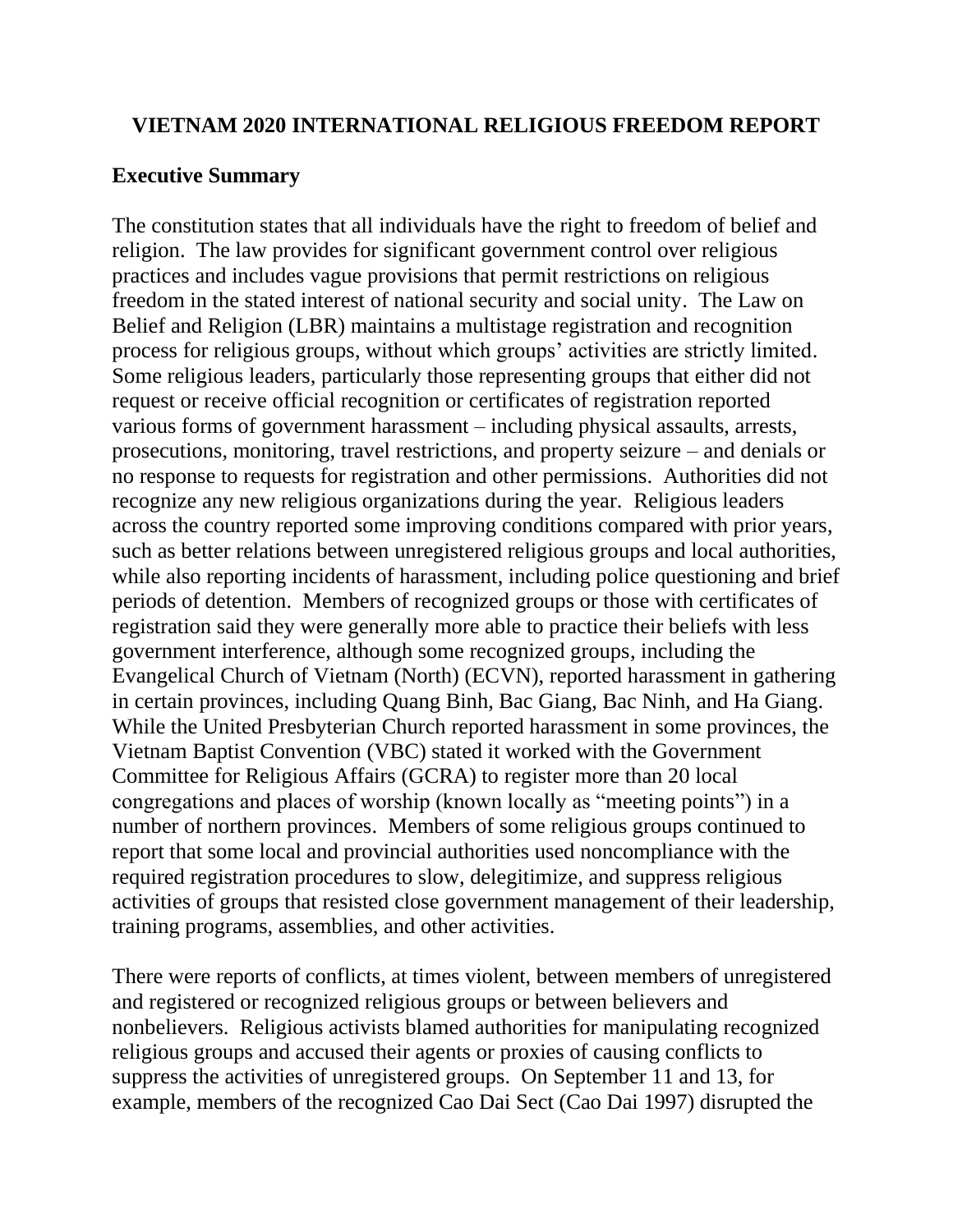rite of unregistered Cao Dai members (Cao Dai 1926) at a private residence in Ben Cau District, Tay Ninh Province.

The U.S. Ambassador and other senior embassy and consulate general officials regularly urged authorities to allow all religious groups to operate freely. They sought reduced levels of government intervention in the affairs of the recognized and registered religious groups and urged an end to restrictions on and harassment of groups without recognition or registration. The Ambassador, Consul General in Ho Chi Minh City, and other senior U.S. government and embassy officers advocated religious freedom in visits across the country, including to the Northern and Northwest Highlands, the Central Highlands, the North Central region, and Central Coast. Embassy and consulate general officials raised specific cases of abuses as well as government harassment against Catholics, Protestant groups, the United Buddhist Church of Vietnam (UBCV), independent Hoa Hao groups, and ethnic minority house churches with the GCRA, the Ministry of Foreign Affairs, and provincial and local authorities. U.S. government officials called for the increased registration of church congregations around the country and for improvement in registration policies by making them more uniform and transparent. U.S. government officials urged the government to peacefully resolve outstanding land rights disputes with religious groups.

#### **Section I. Religious Demography**

The U.S. government estimates the total population at 98.7 million (midyear 2020 estimate). The government's 2019 National Population and Housing Census reported approximately 13 million religious adherents, accounting for 14 percent of the total population. The census noted Catholics represented the largest number of adherents, with six million followers, accounting for 45 percent of the total number of believers nationwide and six percent of the overall population. The census recorded Buddhists as the second largest religious group, accounting for five million followers or 35 percent of the total number of religious adherents nationwide and five percent of the overall population. Protestants were the third largest group with nearly one million followers, accounting for seven percent of the total number of believers nationwide and one percent of the overall population. The census results contrast with January 2018 statistics released by the GCRA in which 26 percent of the population is categorized as religious believers participating in registered activities, with 15 percent of the population Buddhist, seven percent Roman Catholic, two percent Hoa Hao Buddhist, one percent Cao Dai, and one percent Protestant. GCRA officials, however, also estimate 90 percent of the population follows some sort of faith tradition, registered or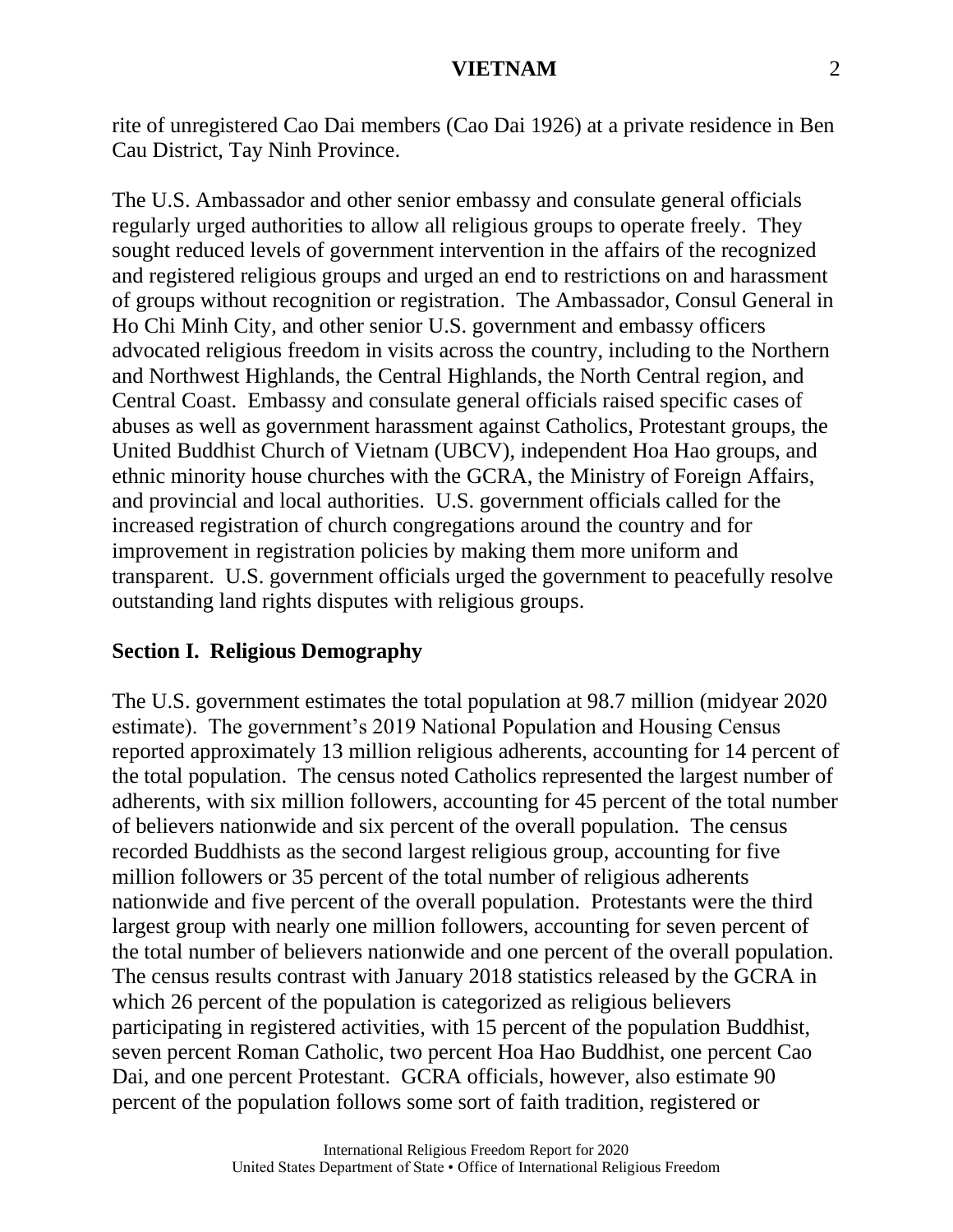otherwise. According to observers, many religious adherents choose not to make their religious affiliation public for fear of adverse consequences, resulting in substantial discrepancies among various estimates.

According to government statistics, the total number of religious adherents reportedly decreased by roughly 2.5 million and the ratio of religious adherents dropped from more than 18 percent to 14 percent of the total population between the 2009 and 2019 censuses. Catholics and Protestants saw increases in membership, while Buddhists and religious groups based on local traditions saw a declining number of adherents, according to census data. Anecdotal reporting from provincial Vietnam Buddhist Sangha (VBS), Catholic, and Protestant leaders, however, indicates membership in all religious traditions continues to grow.

According to census data, VBS membership decreased from more than nearly seven million in 2009 to approximately five million in 2019. The GCRA estimates that the number of Buddhist followers is more than 10 million. The VBS notes that this number only counts those officially registered to *sanghas* (community of monks and nuns) and does not account for potentially tens of millions of others who believe in and observe Buddhist practices to various degrees without formal participation in a registered Buddhist religious group.

Within the Buddhist community, Mahayana Buddhism is the dominant affiliation of the Kinh (Viet) ethnic majority, while approximately 1 percent of the total population, almost all from the ethnic minority Khmer group, practices Theravada Buddhism.

Smaller religious groups combined constitute less than 0.16 percent of the population and include Hindus (mostly an estimated 70,000 ethnic Cham in the south-central coastal area); approximately 80,000 Muslims scattered throughout the country (approximately 40 percent are Sunnis; the remaining 60 percent practice Bani Islam); an estimated 3,000 members of the Baha'i Faith; and approximately 1,000 members of The Church of Jesus Christ of Latter-day Saints (Church of Jesus Christ). Religious groups originating in the country (Buu Son Ky Huong, Tu An Hieu Nghia, Minh Su Dao, Minh Ly Dao, Tinh Do Cu Si Phat Hoi, and Phat Giao Hieu Nghia Ta Lon) comprise a total of 0.34 percent of the population. A small, mostly foreign, Jewish population resides in Hanoi and Ho Chi Minh City. National statistics on religious adherents from the GCRA and the Vietnam Fatherland Front are considered less comprehensive, as they do not account for members of unregistered religious groups.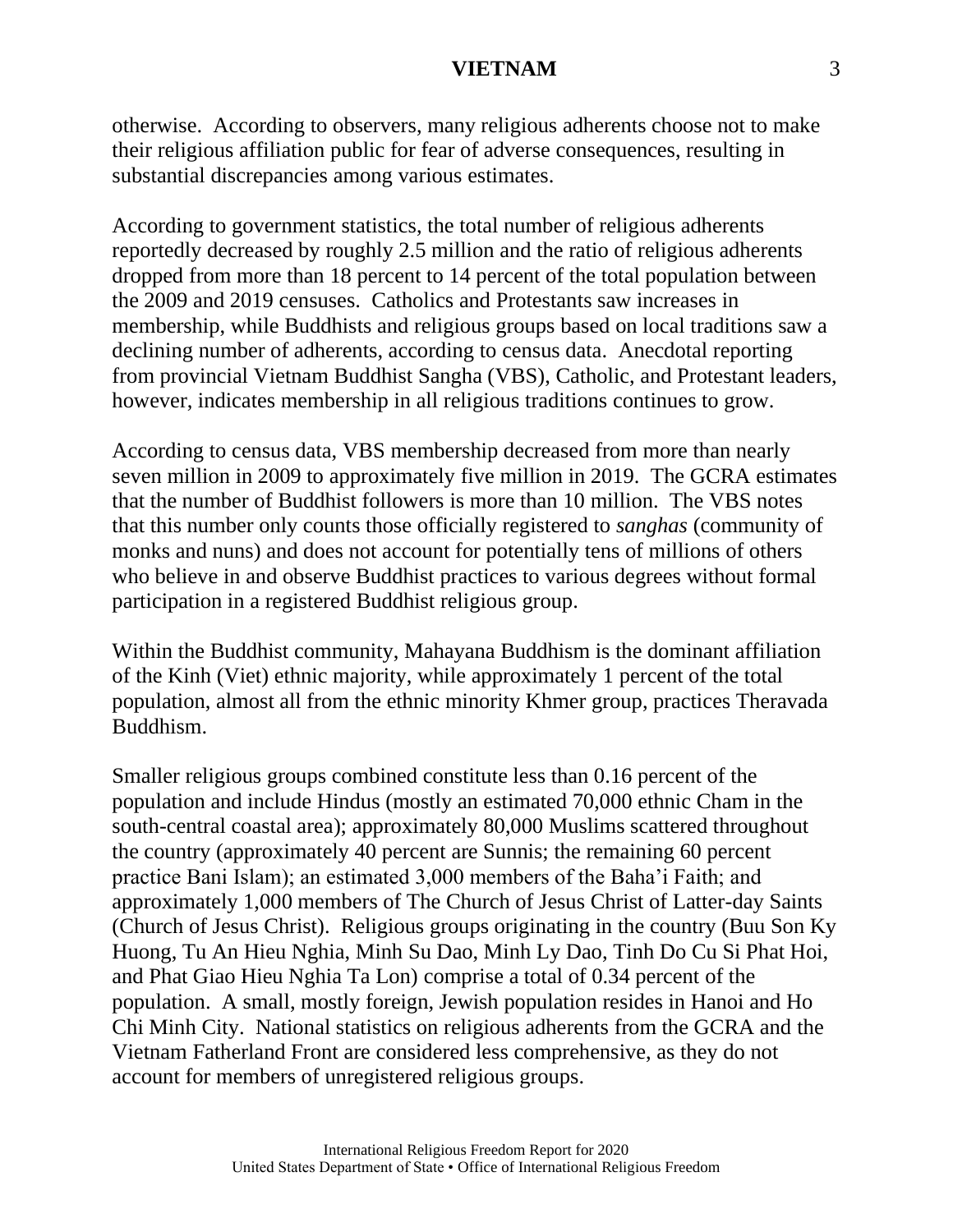Other individuals have no religious affiliation or practice animism or the veneration of ancestors, tutelary and protective saints, national heroes, or local, respected persons. Many individuals blend traditional practices with religious teachings, particularly Buddhism and Christianity. Research institutions, including the Vietnam Academy of Social Sciences, estimate there are approximately 100 "new religions," mostly in the North and Central Highlands.

Ethnic minorities constitute approximately 14 percent of the population. Based on adherents' estimates, two-thirds of Protestants are members of ethnic minorities, including groups in the Northwest Highlands (H'mong, Dzao, Thai, and others) and in the Central Highlands (Ede, Jarai, Sedang, and M'nong, among others). The Khmer Krom ethnic group overwhelmingly practices Theravada Buddhism.

## **Section II. Status of Government Respect for Religious Freedom**

#### **Legal Framework**

The constitution states that all individuals have the right to freedom of belief and religion, including the freedom to follow no religion. The constitution acknowledges the right to freedom of religion or belief of those whose rights are limited, including inmates or any foreigners and stateless persons. It states all religions are equal before the law, and the state must respect and protect freedom of belief and religion. The constitution prohibits citizens from violating the freedom of belief and religion or taking advantage of a belief or religion to violate the law.

The LBR and implementing Decree 162 serve as the primary documents governing religious groups and their activities. At year's end, the government did not promulgate a decree prescribing penalties for noncompliance with the 2018 law. The GCRA has stated, however, that the decree prescribing penalties is not vital, as at least 11 other laws and decrees mandate civil compliance with national law. The LBR reiterates citizens' rights to freedom of belief and religion and states that individuals may not use the right of belief and religious freedom to undermine peace, national independence, and unification; incite violence or propagate wars; proselytize in contravention of the state's laws and policies; divide people, nationalities, or religions; cause public disorder; infringe upon the life, health, dignity, honor or property of others; impede the exercise of civic rights and performance of civic obligations; or conduct "superstitious activities" or otherwise violate the law.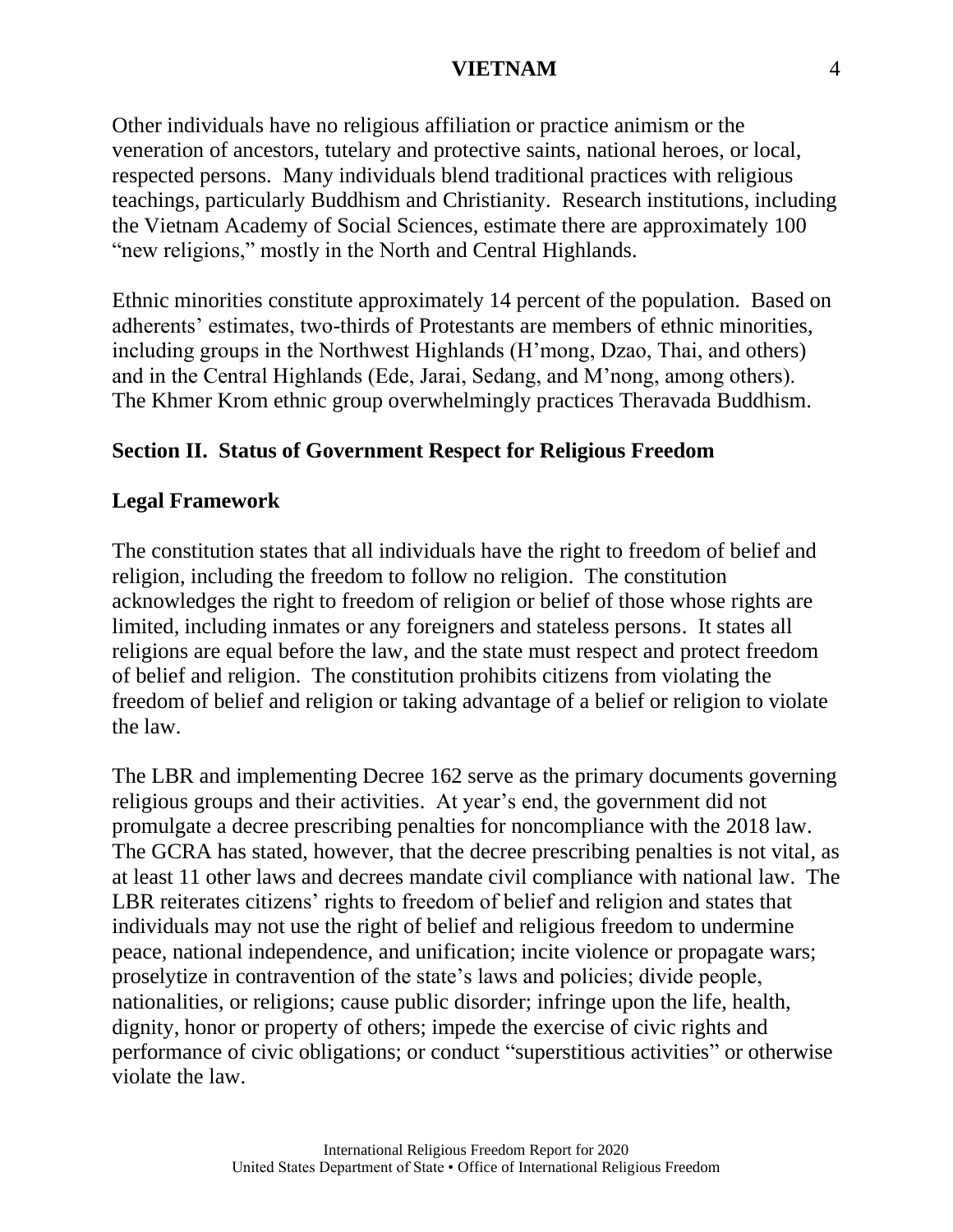The government recognizes 38 religious organizations that affiliate with 16 distinct religious "traditions," as defined by the government: Buddhism, Islam, the Baha'i Faith, Catholicism, Protestantism, Church of Jesus Christ, Hoa Hao Buddhism, Cao Dai, Buu Son Ky Huong, Tinh Do Cu Si Phat Hoi, Tu An Hieu Nghia, Phat Duong Nam Tong Minh Su Dao, Minh Ly Dao Tam Tong Mieu, Cham Brahmanism, Hieu Nghia Ta Lon Buddhism, and the Seventh-day Adventist Church. Distinct denominations within these religious traditions must seek their own registration and/or recognition. Four additional groups – the Assemblies of God, Ta Lon Dutiful and Loyal Buddhism, Vietnam Full Gospel Church, and Vietnam United Gospel Outreach Church – have "registrations for religious operation" but are not recognized as official organizations.

The law specifies that recognized religious organizations and their affiliates are noncommercial legal entities. The law also stipulates that religious organizations are allowed to conduct educational, health, social protection, charitable, and humanitarian activities in accordance with relevant laws. The government does not allow unauthorized organizations to raise funds or distribute aid without seeking approval and registration from authorities.

The GCRA, one of 18 "ministerial units" under the Ministry of Home Affairs (MHA), is responsible for implementing religious laws and decrees; it maintains offices at the central, provincial, and, in some areas, district levels. The law lays out specific responsibilities for central-, provincial-, and local-level GCRA offices and delegates certain religion-related management tasks to provincial- and locallevel people's committees (i.e., local leaders). The central-level GCRA is charged with disseminating information to authorities and assuring uniform compliance with the legal framework on religion at the provincial, district, commune, and village levels.

By law, forcing others to follow or renounce a religion or belief is prohibited.

Military conscription is universal and mandatory for males between 18 and 25 years of age, although there are exceptions. None of the exceptions is related to religious belief.

The law requires believers to register religious activities with communal authorities where the "lawful premises for the religious practice is based" and prescribes two stages of institutionalization for religious organizations seeking to gather at a specified location to "practice worship rituals, pray, or express their religious faith." The first stage is "registration for religious operation" with the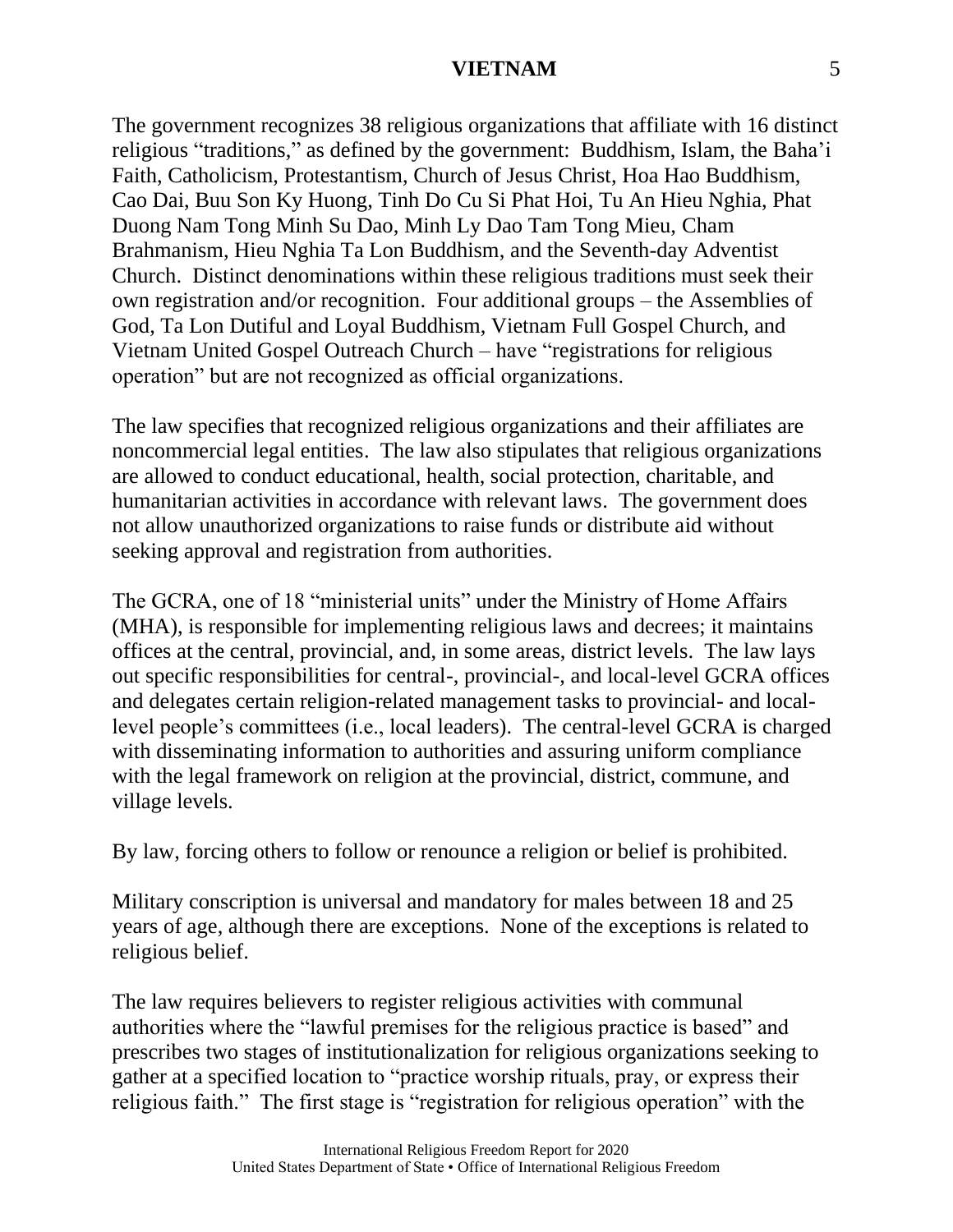provincial- or national-level GCRA, depending on the geographic extent of the group's activities. Registration for religious operation allows a group to organize religious ceremonies and religious practice; preach and conduct religious classes at approved locations; elect, appoint, or designate officials; repair or renovate the headquarters; engage in charitable or humanitarian activities; and organize congresses to approve its charter. To obtain registration, the group must submit a detailed application with information about its doctrine, history, bylaws, leaders, and members as well as proof it has a legal meeting location. The relevant provincial GCRA office or the MHA – depending on whether the group in question is operating in one or more provinces – is responsible for approving a valid application for registration within 60 days of receipt. The relevant provincial GCRA office or the MHA is required to provide any rejection in writing.

The second stage of institutionalization is recognition. A religious group may apply for recognition after it has operated continuously for at least five years following the date it received approval of its "registration for religious operation." A religious group is required to have a legal charter and bylaws, leaders in good standing without criminal records, and to have managed assets and conducted transactions autonomously. To obtain recognition, a group must submit a detailed application to the provincial- or national-level GCRA, depending on the geographic extent of the organization. The application must include a written request specifying the group's structure, membership, geographical scope of operation and headquarters location; a summary of its history, dogmas, canon laws, and rites; a list and the resumes, judicial records, and summaries of the religious activities of the organization's representative and tentative leaders; the group's charter; a declaration of the organization's lawful assets; and proof of lawful premises to serve as a headquarters. The relevant provincial people's committee or the MHA is responsible for approving a valid application for recognition within 60 days of receipt. The relevant provincial people's committee or MHA is required to provide any rejection in writing. Recognition allows the religious group to conduct religious activities in accordance with the organization's charter; organize religious practice; publish religious texts, books, and other publications; produce, export, and import religious cultural products and religious articles; renovate, upgrade, or construct new religious establishments; and receive lawful donations from domestic and foreign sources, among other rights.

The law states religious organizations and their affiliates, clergy, and believers may file complaints or civil and administrative lawsuits against government officials or agencies under the relevant laws and decrees. The law also states organizations and individuals have the right to bring civil lawsuits in court regarding the actions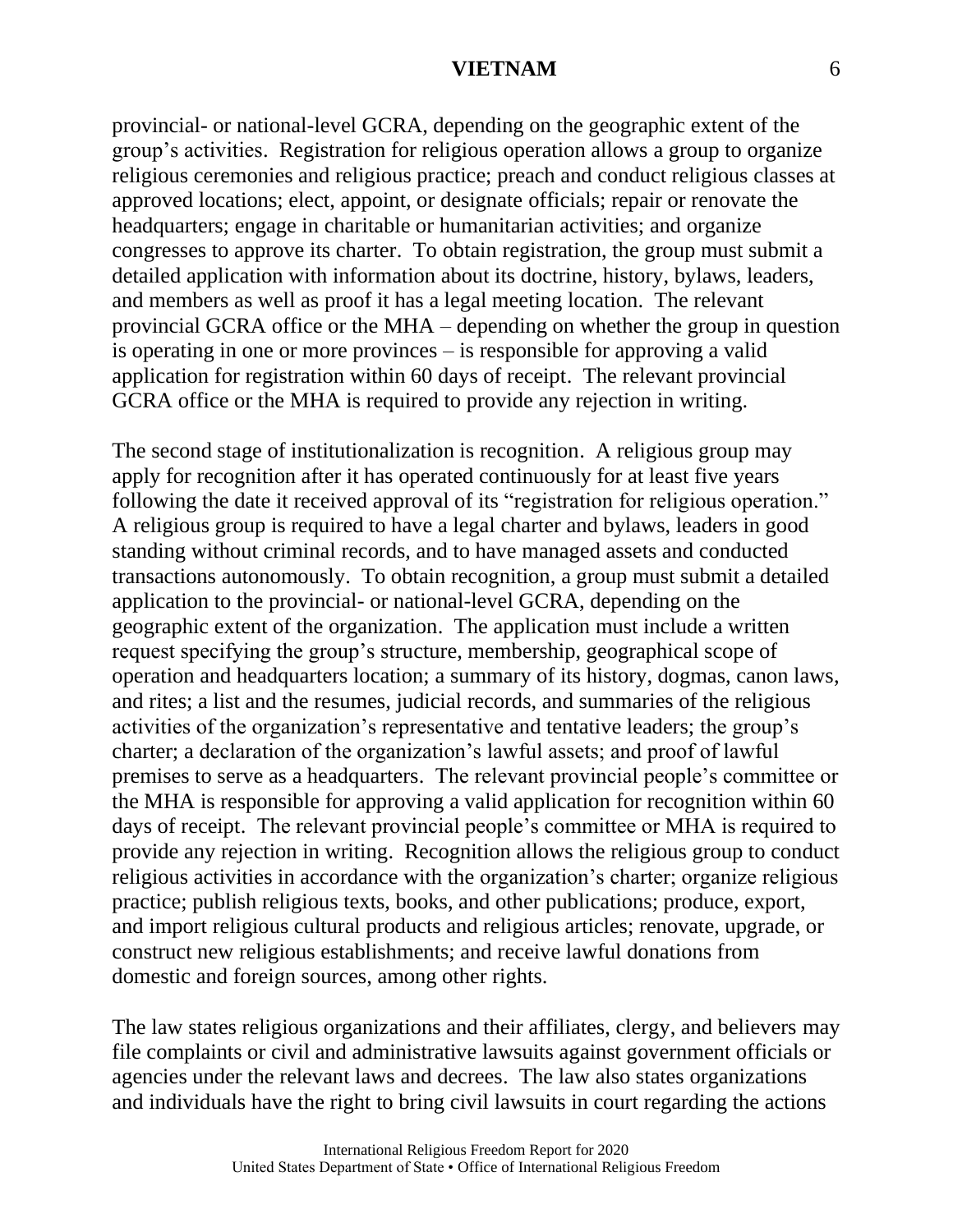of religious groups or believers. There were no analogous provisions in previous laws.

Under the law, a religious organization is defined as "a religious group that has received legal recognition" by authorities. The law provides a separate process for unregistered, unrecognized religious groups to receive permission for specific religious activities by applying to the commune-level people's committee. Regulations require the people's committee to respond in writing to an application within 20 working days of receipt. The law specifies that a wide variety of religious activities require advance approval or registration from authorities at the central and/or local levels. These activities include "belief activities" (defined as traditional communal practices of ancestor, hero, or folk worship); "belief festivals" held for the first time; the establishment, division, or merger of religious affiliates; the ordination, appointment, or assignment of religious administrators (or clergy with administrative authority); establishment of a religious training facility; conducting religious training classes; holding major religious congresses; organizing religious events, preaching or evangelizing outside of approved locations; traveling abroad to conduct religious activities or training; and joining a foreign religious organization.

Certain religious activities do not need advance approval but instead require notification to the appropriate authorities. Activities requiring notification include recurring or periodic "belief festivals;" dismissal of clergy; conducting fundraising activities; reporting enrollment figures at a seminary or religious school; the repair or renovation of religious facilities not considered cultural-historical relics; ordination, appointment, or assignment of religious clergy (such as monks); transfers or dismissals of religious administrators (or clergy with administrative authority); conducting operations at an approved religious training facility; routine religious activities (defined as "religious preaching, practicing religious tenets and rites, and management of a religious organization"); and internal conferences of a religious organization.

The law provides prisoners access to religious counsel as well as religious materials, with conditions, while in detention. It reserves authority for the government to restrict the "assurance" of that right. Decree 162 states detainees may use religious documents that are legally published and circulated, in line with legal provisions on custody, detention, prison, and other types of confinement. Prisoner access to religious counsel and materials must not, however, affect the rights of others to freedom of religion and belief or nonbelief or contravene other relevant laws. The decree states the Ministries of Public Security, Defense, and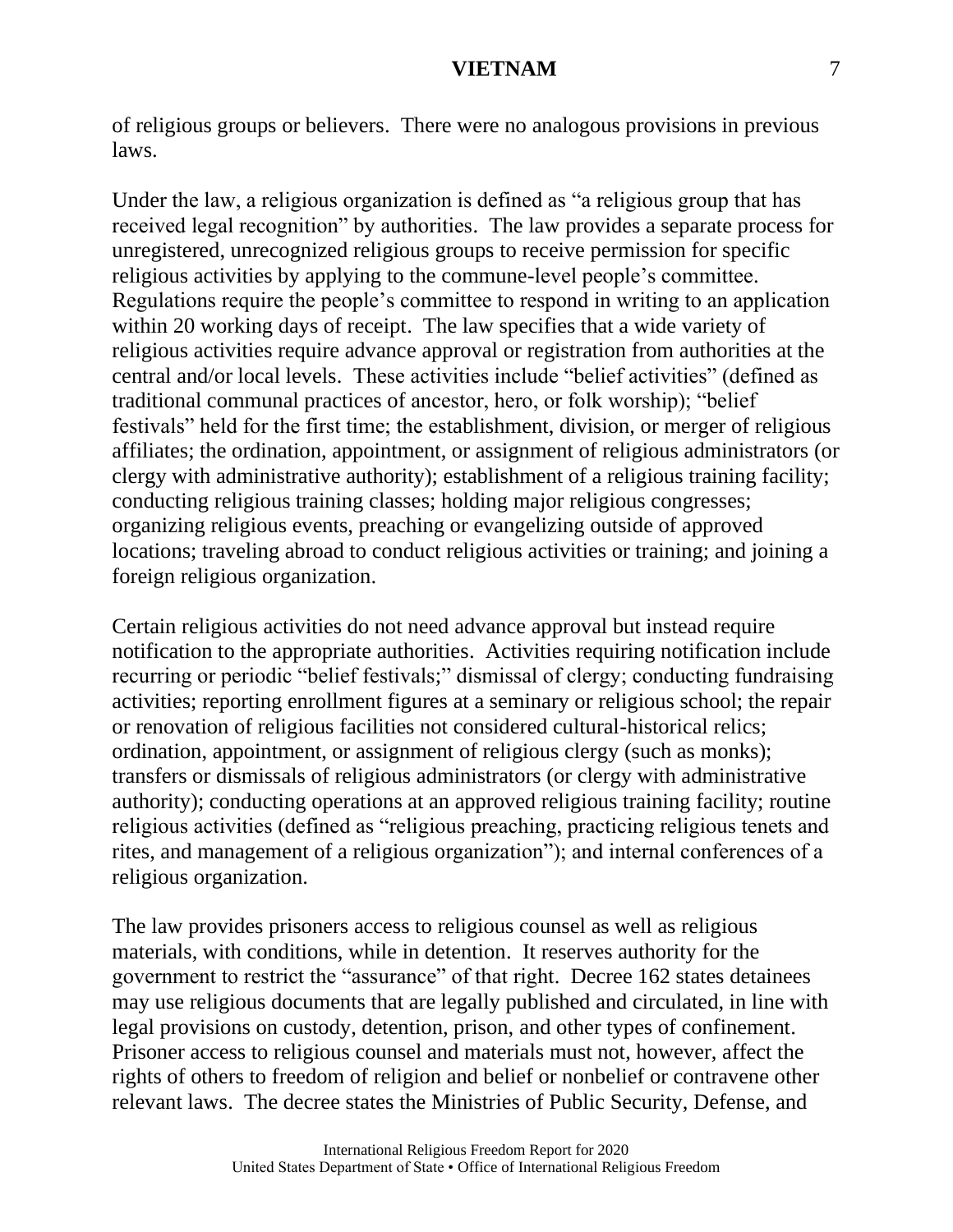Labor, Invalids and Social Affairs shall be responsible for providing guidelines on the management of religious documents and the time and venue for the use of these documents.

The law specifies that religious organizations must follow numerous other laws for certain activities. Religious organizations are allowed to conduct educational, health, charitable, and humanitarian activities in accordance with the law, but the law does not provide clarification as to which activities are permitted. In addition, construction or renovation of religious facilities must occur in accordance with laws and regulations on construction, and foreigners participating in religious activities must abide by immigration laws.

Publishing, producing, exporting, or importing religious texts must occur in accordance with laws and regulations related to publishing. Legislation requires all publishers be licensed public entities or state-owned enterprises. Publishers must receive prior government approval to publish all documents, including religious texts. By decree, only the Religious Publishing House may publish religious books. Any bookstore may sell legally published religious texts and other religious materials.

The constitution states the government owns and manages all land on behalf of the people. According to the law, land use by religious organizations must conform to the land law and its related decrees. The land law recognizes that licensed religious institutions and schools may acquire land-use rights and be allocated or leased land. The law specifies religious institutions are eligible for state compensation if their land is seized under eminent domain. The law allows provincial-level people's committees to seize land via eminent domain to facilitate the construction of religious facilities.

Under the law, provincial-level people's committees may grant land use certificates for a "long and stable term" to religious institutions if they have permission to operate, the land is dispute-free, and the land was not acquired via transfer or donation after July 1, 2004. Religious institutions are not permitted to exchange, transfer, lease, donate, or mortgage their land-use rights. In land disputes involving a religious institution, the chairperson of the provincial-level people's committee has authority to settle disputes. Parties may dispute the chairperson's decision by appealing to the Ministry of Natural Resources and Environment or filing a lawsuit in court.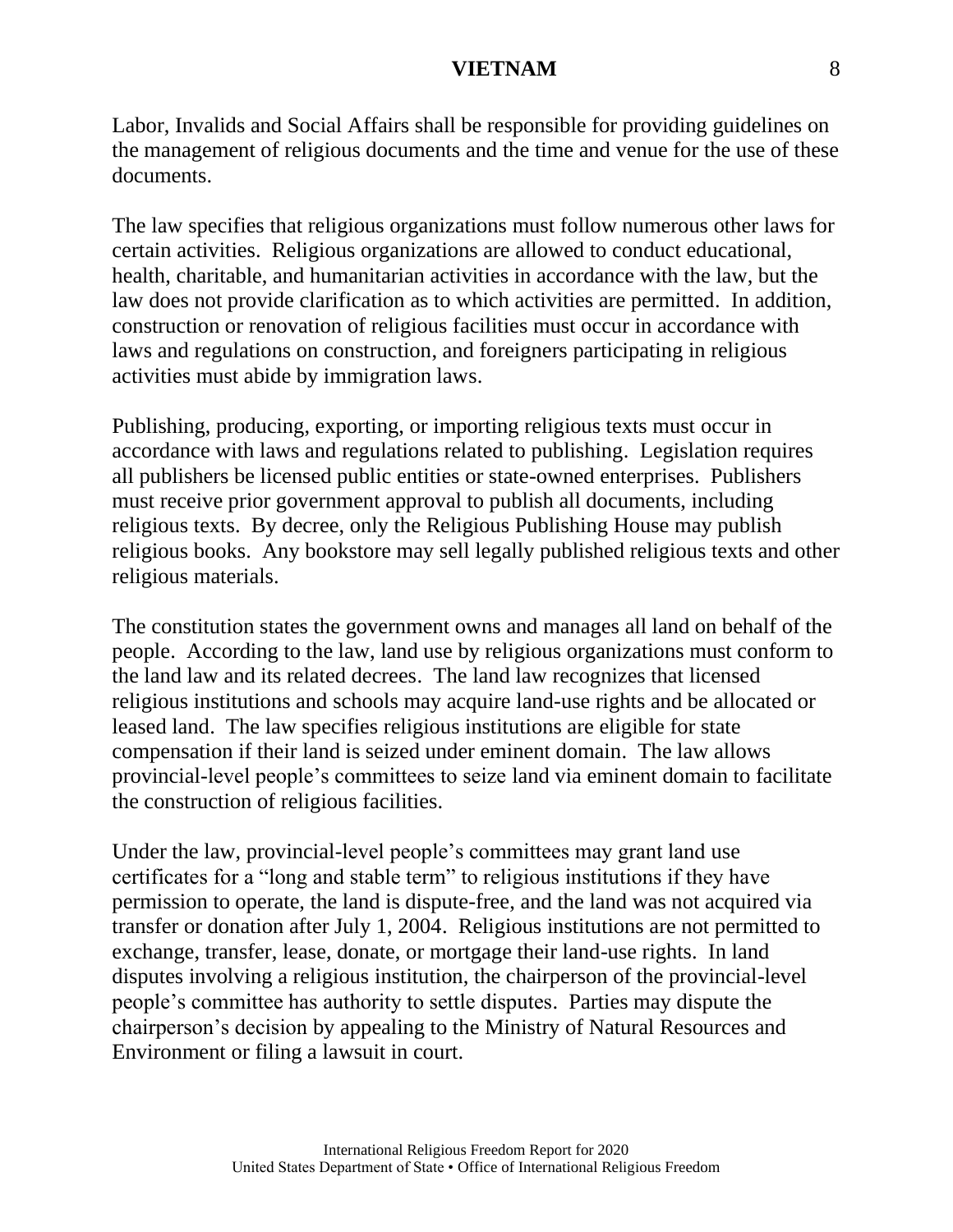In practice, if a religious organization has not obtained recognition, members of the congregation may acquire a land-use title individually.

The renovation or upgrade of facilities owned by religious groups requires notification to authorities, although it does not necessarily require a permit, depending on the extent of the renovation.

The government does not permit religious instruction in public and private schools. This prohibition extends to private schools run by religious organizations.

There are separate provisions of the law that permit foreigners legally residing in the country to request permission to conduct religious activities, teach, attend local religious training, or preach in local religious institutions. The law requires religious organizations or citizens to receive government permission in advance of hosting or conducting any religious activities involving foreign organizations, foreign individuals, or travel abroad. Regulations also contain requirements for foreigners conducting religious activities within the country, including those involved in religious training, ordination, and leadership, to seek permission for their activities.

The country is a party to the International Covenant on Civil and Political Rights.

## **Government Practices**

During the year, nongovernmental organizations (NGOs) reported cases of government officials physically abusing individuals from religious minority groups, particularly ethnic minorities in the Central Highlands, although it was not clear the reported cases were related to religious affiliation. Government officials in different parts of the country reportedly continued to monitor, interrogate, arbitrarily detain, and discriminate against some individuals, at least in part, because of their religious beliefs or affiliation. The majority of the victims of the reported incidents were members of unregistered groups engaged in political or human rights advocacy activities or with ties to overseas individuals and organizations that were outspoken and critical of authorities. Because religion, ethnicity, and politics are often closely linked, it was difficult to categorize many incidents of harassment as being solely based on religious identity.

Local authorities in some parts of the Central Highlands reportedly intimidated and threatened violence against members of certain unregistered Protestant groups that had reported human rights violations to international bodies or attempted to force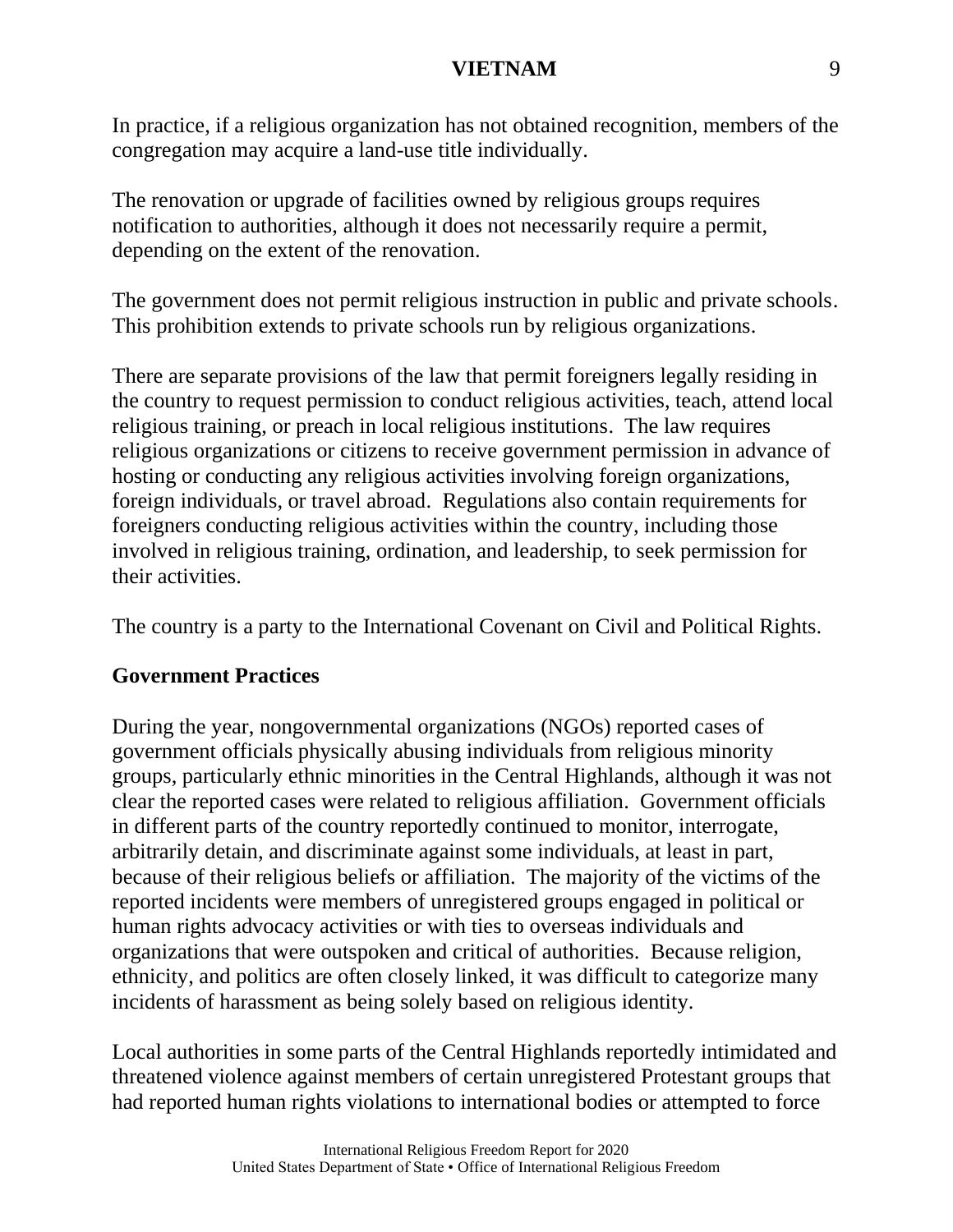these groups' members to recant their faith or join a registered religious organization. According to Boat People SOS (BPSOS), a U.S.-based NGO, authorities in the Central Highlands threatened to kill church leaders and members for reporting incidents of abuse to foreign diplomatic missions and accused them of belonging to separatist groups. In July, BPSOS reported authorities in Dak Lak Province threatened to kill church elders from the unregistered Evangelical Church of Christ in Buon Ma Thuot City and Good News Mission Church in Cu Kuin District during interrogations conducted following meetings between the elders and diplomats in June. Authorities reportedly pressured the church elders to recant their faith, stop their activities, and join the registered Evangelical Church of Vietnam. Dak Lak Province police reportedly threatened to kill a member of the Good News Mission Church unless he revealed what he reported to U.S. diplomats. In August, Krong Ana District police, Dak Lak Province, interrogated a Good News Mission Church pastor and threatened him for suspicion of association with the long-defunct separatist organization United Front for the Liberation of Oppressed Races, known by its French acronym FULRO. The government considered the group an insurgent militia. According to Degar Christian groups, authorities repeatedly accused them of belonging to FULRO, which they denied.

According to BPSOS reports, during the year local police in Dak Lak and Phu Yen Provinces questioned at least 30 members of the unregistered Evangelical Church of Christ, Good News Mission Church, and International Degar Church at local police stations or their residences. In some cases, local police coerced individuals to report to local police stations and then interrogated them for hours before releasing them without charges. Authorities reportedly demanded they cease affiliation with unregistered religious groups and refrain from providing "negative" reports to international organizations. Local police in some cases demanded some religious adherents request permission from authorities prior to traveling outside of their communes. According to members of a house church in Chu Se District, Gia Lai Province, Bo Ngoong Commune police in December confiscated from the church 300 million dong (\$13,000) in Christmas funds, Bibles, and other property, and said if the villagers carried on with Christmas celebrations they would be fined or arrested.

In May, according to observers, local police of Quynh Luu District, Nghe An Province, "invited" a number of Catholic converts who were baptized by Father Nguyen Dinh Thuc to local police stations, threatening to withhold their social benefits and preventing them from attending Easter masses. Religious activists stated, however, authorities did not carry out these threats. The converts were harassed reportedly because of their connection to Thuc, who, according to human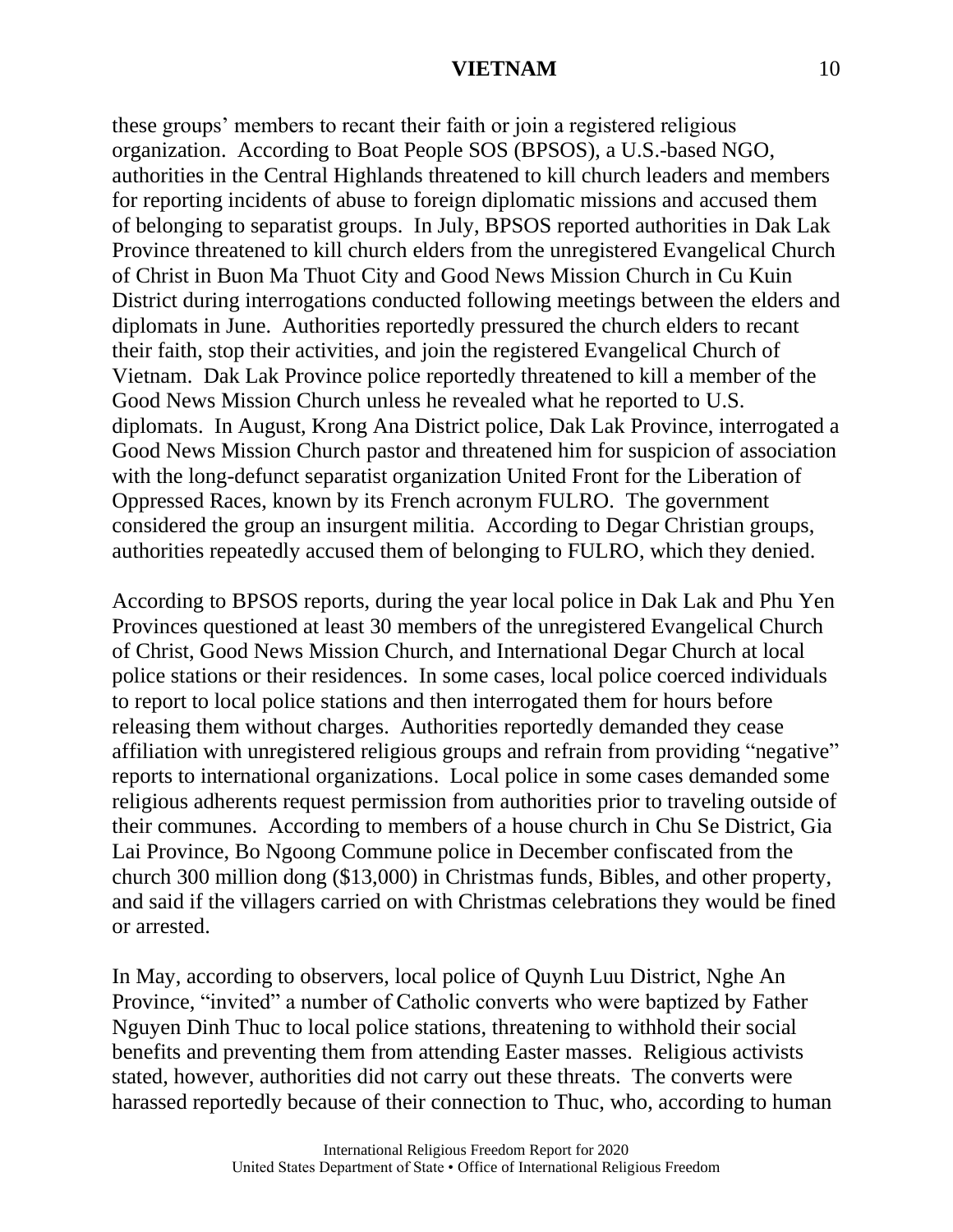rights organizations, had been harassed for many years due to his human rights advocacy efforts, particularly for helping victims of Formosa toxic spills and supporting human rights activists.

On March 19, state media reported that Gia Lai police, in association with the Ministry of Public Security, detained Kunh, Lup, and Jur who were ethnic minorities belonging to the Catholic "Ha Mon" group founded in Kon Tum in 1999. Authorities had labeled the Ha Mon group an "evil-way religion" due to its alleged association with FULRO. All three were released in June.

According to reports from BPSOS, on August 27, local authorities of Hoa Thang Commune, Buon Ma Thuot City, Dak Lak Province, questioned church member Y Nguyet Bkrong about pictures on his Facebook page showing local police officers at his residence during religious services of the unregistered Evangelical Church of Christ. The local officials threatened to punish him if he did not remove the pictures and ordered him to stop hosting gatherings of unregistered religious groups. On January 14, according to BPSOS, local authorities of Krong Buk District, Dak Lak Province questioned Y Khiu Nie and Y Blon Nie, members of the unregistered Good News Mission Church, about their sharing reports critical of the government internationally and pressured them to stop accessing and posting negative reports on human rights websites and Facebook pages. BPSOS reported other similar incidents in Dak Lak Province during the year.

On September 18, authorities released Pastor A Dao of the Montagnard Evangelical Church of Christ from prison 11 months earlier than his expected release date of August 18, 2021. He was arrested in 2016 and charged with "organizing for individuals to flee abroad" under Article 275 of the 1999 penal code.

Nineteen members of the An Dan Dai Dao Buddhist group remained in prison on sentences ranging from 10 years to life on 2013 convictions of "activities aimed at overthrowing the government." On October 8 and November 13, respectively, authorities released An Dan Dai Dao Buddhists Phan Thanh Tuong 16 months earlier than his expected release date and Do Thi Hong four years earlier than her expected release date.

There were multiple reports of government discrimination against individual religious believers and religious groups across the country. Members of some religious groups whose members were poor or ethnic minorities said authorities denied some of the legal benefits to which the members were entitled.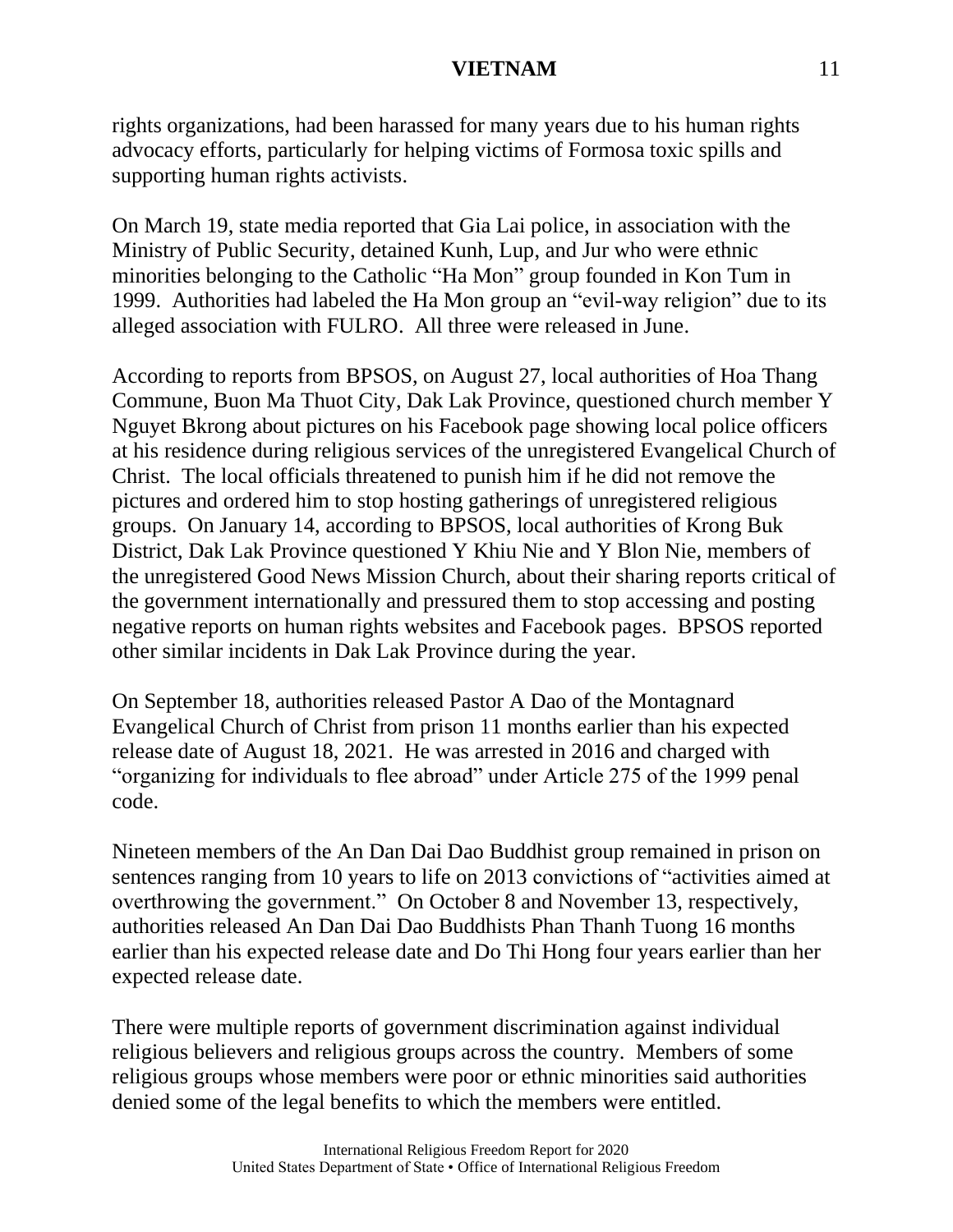The VBC, an unregistered group, reported that authorities stopped disrupting its gatherings but harassed its congregants in different ways. For example, according to BPSOS, local authorities of Thach Loi Commune, Thach Thanh District, Thanh Hoa Province, denied state financial assistance for COVID-19 to Church members.

In June, a crowd of approximately 60 members of the government-organized Cao Dai 1997, supported by Phu Yen provincial authorities, confronted members of the unregistered Hieu Xuong Cao Dai (1926) Temple and attempted to breach the building to force the congregants out of the temple and take control of the property. Hieu Xuong Cao Dai members reported they were able to prevent the mob from occupying the temple but that the crowd threatened to return and try again.

BPSOS reported authorities continued to harass UBCV communities in an effort to seize their temples and facilities and force the UBCV to join the governmentsanctioned Vietnam Buddhist Church.

There were no clear regulations for religious expression in the military, leaving individual unit commanders to exercise significant discretion. According to religious leaders of multiple faiths, the government did not permit members of the military to practice religious rites at any time while on active duty; military members were required to take personal leave to do so. State-run media, however, reported military officials praying for peace and happiness while visiting pagodas.

Khmer Krom Buddhists, whose males traditionally enter the monastery for a period of training lasting at least one month before the age of 20, reported that mandatory conscription into the military with no possibility of alternative service hampered their traditional religious rite of passage.

According to family members of some imprisoned individuals, authorities continued to deny some prisoners and detainees the right to religious practice. Detention officers continued to deny visits by priests to Catholic prisoners, including Ho Duc Hoa, Le Dinh Luong, and Nguyen Nang Tinh, who were detained in Nam Ha, Ba Sao, and Nghi Kim Prisons, respectively. Prison authorities stated this was due to the lack of appropriate facilities inside the prisons for Catholic services. In a number of cases, prison authorities restricted or hindered religious prisoners' access to religious texts, despite provisions in the law for providing such access. According to BPSOS, independent Hoa Hao adherent Bui Van Trung was able to have a censored version of the Hoa Hao scripture in prison.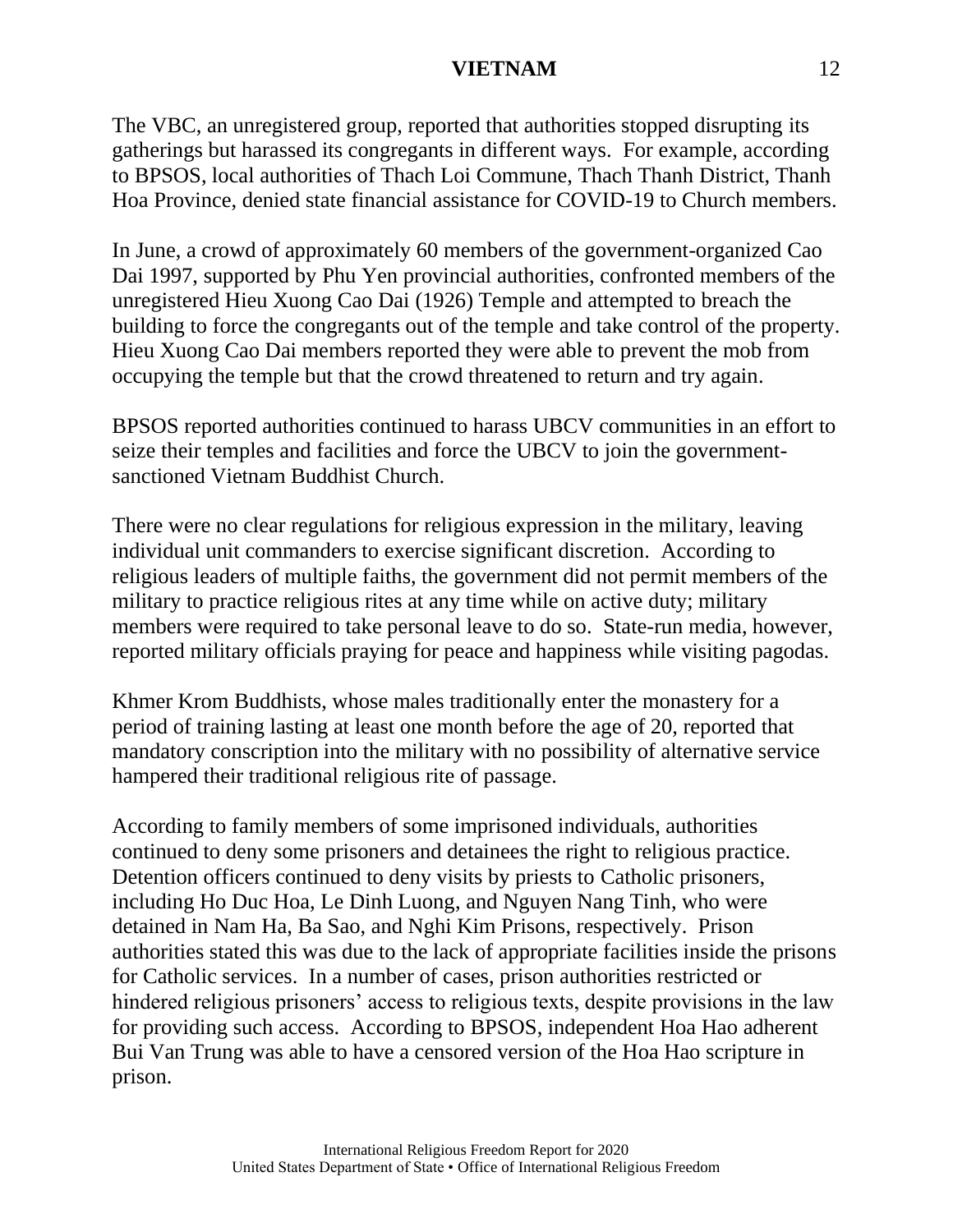Protestant and Catholic groups continued to say that legal restrictions and lack of legal clarity on operating faith-based medical and educational facilities made them wary of attempting to open hospitals or parochial schools, despite government statements welcoming religious groups expanding their participation in health, education, and charitable activities. Catholic representatives said the government refused to return hospitals, clinics, and schools it seized in 1954 and 1975.

According to the GCRA, in northern mountainous provinces, local authorities granted registration for nearly 800 local congregations known as "meeting-points," and recognized 14 local congregations, out of more than 1,600 Protestant local congregations. The registrations and recognitions impacted approximately 250,000 members in total (of which 95 percent were ethnic minorities, mostly H'Mong). In the Central Highlands, local authorities granted registration to more than 1,400 local congregations and recognized 311 local congregations, together impacting nearly 584,000 members.

The Ministry of Public Security estimated there were approximately 70 Protestant groups with nearly 200,000 members operating outside of the legal framework mandated by the LBR. These groups neither sought nor received registration certificates or recognition.

Authorities did not recognize any new religious organizations during the year. The GCRA registered approximately 70 local congregations during the year to include four Protestant local congregations, approximately 50 Catholic parishes, and 12 Cao Dai local congregations. The VBC stated it worked with the GCRA to register more than 20 local congregations and "meeting points" in a number of northern provinces. Registered and unregistered religious groups continued to state that government agencies sometimes did not respond to registration applications or approval requests for religious activities within the stipulated time period, if at all, and often did not specify reasons for refusals as required by law. In other cases, religious groups were unaware they had been granted local registration of religious activities. Some local authorities reportedly requested documents or information beyond what was stipulated by law. Several religious leaders said authorities sometimes solicited bribes to facilitate approvals. Authorities attributed the delays and denials to the applicants' failure to complete forms correctly or provide complete information. Religious groups said the process of registering groups or notifying authorities of activities in new or remote locations was particularly difficult. Some religious groups reported that authorities urged them to register as affiliates of recognized religious groups.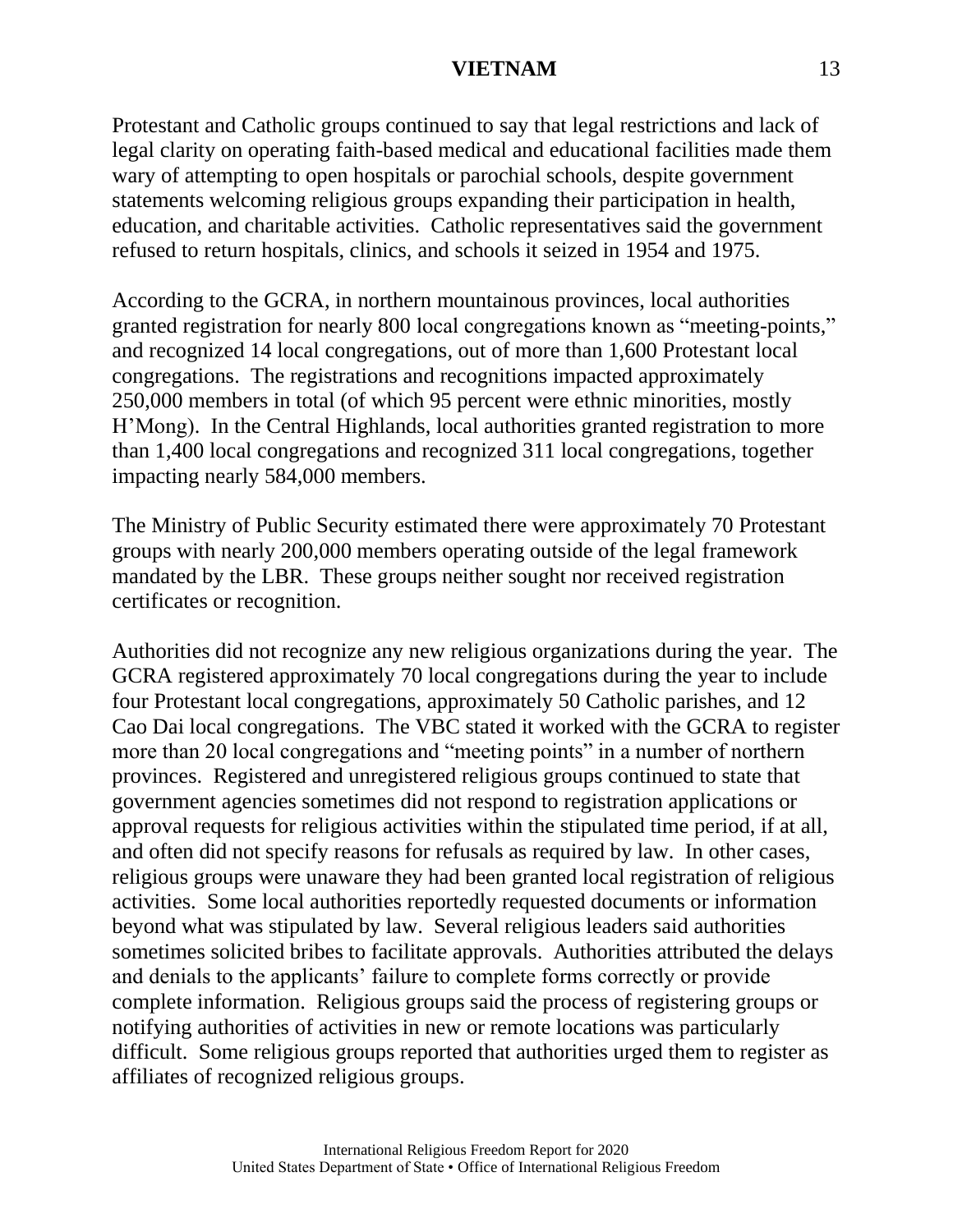Although the GCRA recognized Chieu Minh Tam Thanh Vo Vi Cao Dai Dharma Practice in 2009, during the year, the GCRA downgraded its status from recognized to registered. In 2019, the GCRA upgraded the registration status of the Church of Jesus Christ from registration of the church's representative committee to the more formal "registration of religious operation."

GCRA officials stated that government officials assisted unregistered religious groups with navigating the bureaucratic procedures required for registration. In 2019, the GCRA created a website with an interactive portal to provide access to forms required for registration of religious activities. By the end of the year, 62 religious organizations had established accounts on the website. The portal also allowed religious organizations to track the status of their document submissions. The GCRA, however, acknowledged the web portal designed to expedite this process did not prove useful for remote religious groups that often lacked the technical skills to utilize the digital forms provided by the government. The GCRA continued to provide provincial-level training to facilitate local registration.

Local authorities continued obstructing the assignment and transfer of religious leaders to unregistered local congregations, particularly those who were from other localities. In several cases, local authorities harassed members of these unregistered local congregations. The ECVN also reported the recognition of its local congregations was still time consuming, although many of them had been operating stably for many years and, from their perspective, fully met the registration requirements. According to the ECVN, authorities recognized 23 local congregations and granted registration to approximately 500 out of 1,200 local congregations and houses of worship (meeting points). The ECVN reported that it continued to experience difficulties obtaining registration of its meeting points with local authorities in Quang Binh and Nghe An Provinces.

The VBC said it tested a new approach to achieve local registrations of congregations, in coordination with the GCRA. Unlike earlier applications, in which representatives of local congregations completed the relevant paperwork for local authorities in relative isolation, the VBC chief pastor completed multiple registration packages under his name for submission to the GCRA. By year's end, the VBC registered meeting points in Phu Yen District, Son La Province, and Nam Po District, Dien Bien Province. Local authorities previously denied registration packages for these local congregations. According to the VBC, the GCRA worked with local authorities to advance these registrations.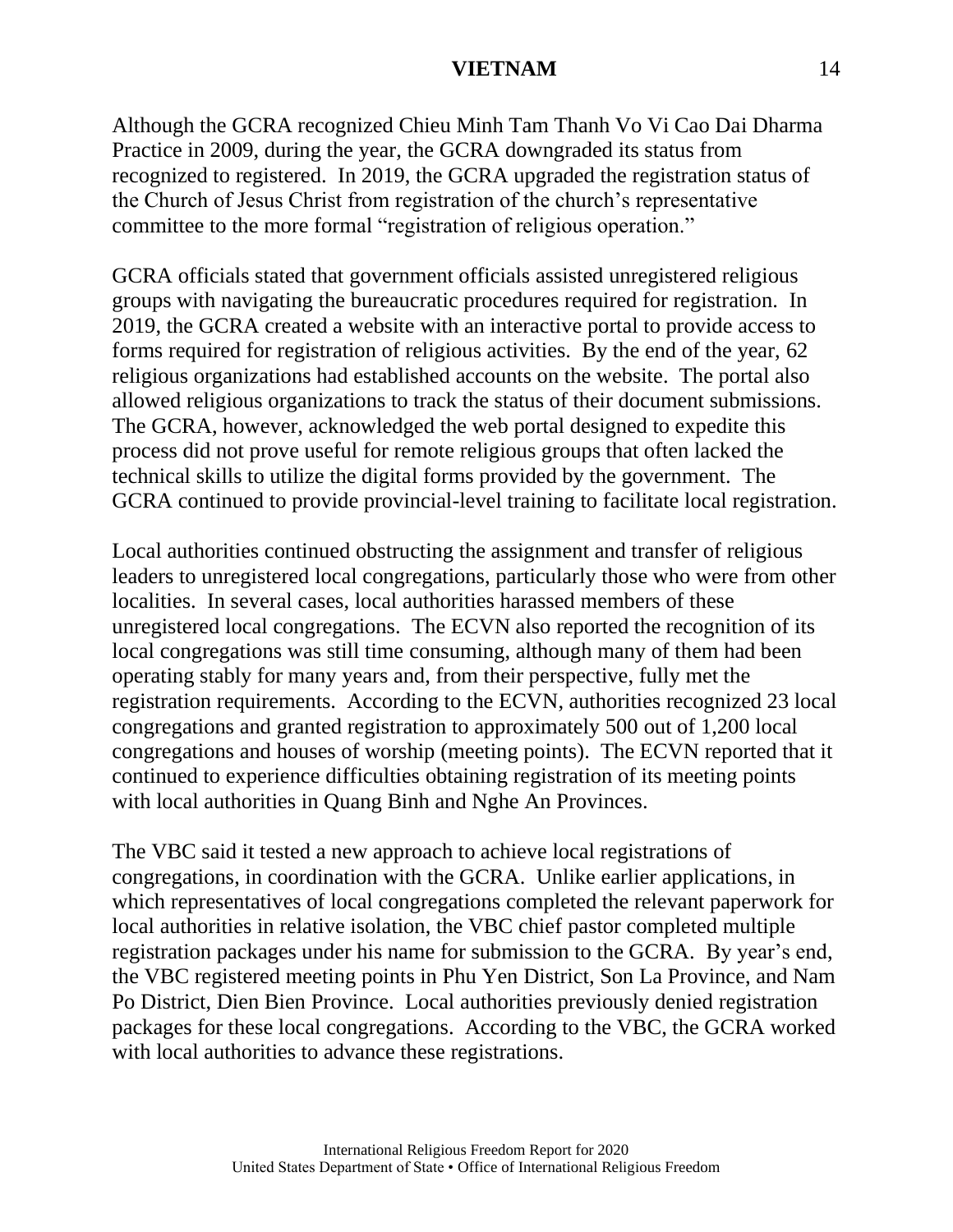Authorities required most, if not all, applicants for registration of religious operation or recognition to include in their applications language stating the religious organization would be in harmony with the nation and serve the Vietnamese people. For example, the Catholic Church used the slogan "live the gospel amidst the nation" while the VBC used "dharma, nation, and socialism."

According to local religious leaders, authorities continued to impose a rigid upper management structure on religious organizations. According to religious community representatives, authorities preferred a two-level, top-down hierarchy to better control the religious organization and its affiliates through the religious group's internal administrative structure.

According to several Catholic bishops, parishes in remote areas or with majority ethnic minority populations continued to face difficulty registering with provincial authorities due to their inconsistent application of national laws. Catholic leaders reported that the most problematic regions were in the Central Highlands (Gia Lai, Dak Lak, Dak Nong, Kon Tum, and Lam Dong Provinces), and the Northwest Highlands, including Son La Lao Cai and Yen Bai Provinces. In August, Lai Chau authorities approved the establishment of Lai Chau Parish. The recognition reportedly came after more than 13 years of paperwork and discussions between the authorities and church leaders.

According to local religious leaders, Protestant groups also experienced authorities' inconsistent interpretation and enforcement of the law when attempting to register their local congregations. Local authorities in Dien Bien Province, for example, continued to deny the registration applications of an independent Pentecostal congregation at Noong Luong Commune, Dien Bien District, Dien Bien Province, stating that the congregation was affiliated with an unrecognized religious group. The Pentecostal group's religious leader, however, said the law did not require a local congregation to be affiliated with a recognized organization to receive registration. The leader also noted that members had practiced their faith at the local congregation for nearly 30 years and had begun filing registration applications in April 2017. Dien Bien authorities also denied registration of a group called Assembly of God of Vietnamese People (Hoi Thanh Phuc Am Ngu Tuan Nguoi Viet), reasoning that the applicant's dogma was indistinguishable from that of the recognized Assembly of God of Vietnam (Giao hoi Phuc Am Ngu Tuan Viet Nam).

During the year, authorities continued monitoring, preventing, or disrupting the gatherings of some unregistered groups and harassed their members in different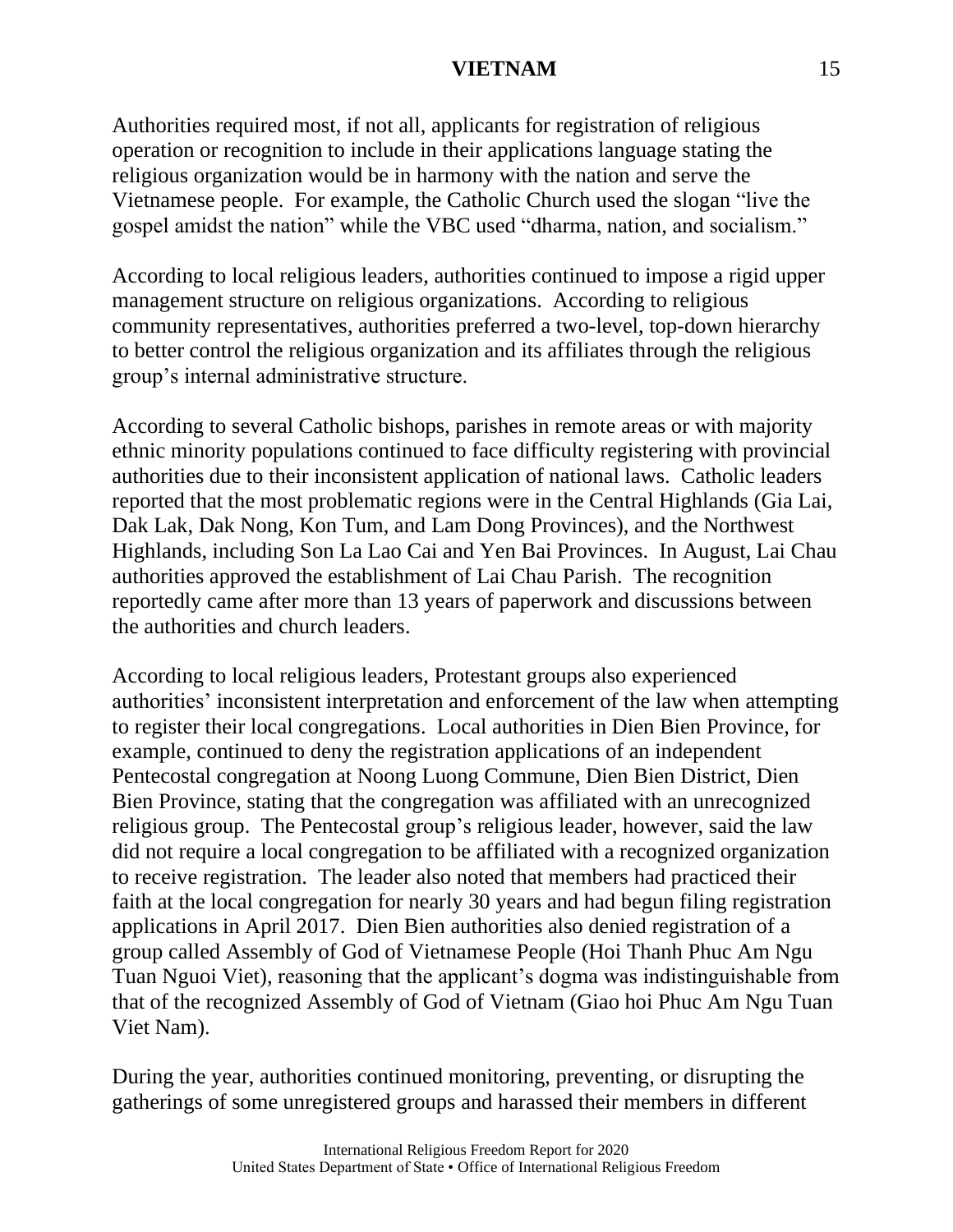ways. In most cases, members of these religious groups were also involved in human rights advocacy activities or had links to individuals and organizations that were critical of the government. Religious leaders in urban areas and among ethnic-majority Kinh adherents largely reported the ability to practice without significant restrictions, so long as they acted transparently to official oversight. This remained true for both officially registered and unregistered religious groups. Unrecognized religious denominations operating in the Central and Northwest Highlands and in certain parts of the Mekong Delta – especially those that had a predominantly ethnic minority following – were more likely to report harassment from government officials. Recognized religious denominations in these areas reported rapid growth and generally fewer problems with officials.

On March 15 and 29, BPSOS reported that local police in Hoa Thang Commune, Buon Ma Thuot City, Dak Lak Province disrupted the gathering of dozens of adherents at a house church of the Evangelical Church of Christ due to Church members' political activities. According to BPSOS, many members of the Church attended a civil society training session in Thailand and met with representatives of UN agencies and foreign diplomats, to whom they expressed concern about the human rights situation in Vietnam. Police also accused them of having links to human rights activists in exile.

According to local religious leaders, authorities harassed members of recognized and well-established religious organizations, such as the Catholic Church, the ECVN, and the Southern Evangelical Church of Vietnam (SECV), for their engagement in human rights advocacy activities or land disputes. On January 7, Ho Chi Minh City police threatened to disrupt a Catholic Mass if Father Nguyen Dinh Thuc led the service. In June, the Vinh Diocese suspended Father Dang Huu Nam from doing pastoral work. Both Thuc and Nam have faced persistent harassment for many years for their roles in supporting victims of the 2016 Formosa toxic spill and their advocacy on human rights conditions across the country.

On June 17, public security officials of Dak Lak Province prevented Pastor Yjol Bkrong of the Evangelical Church of Christ of Vietnam from meeting with diplomatic officials, forcibly turning him away when he approached the meeting point.

Some religious leaders faced external travel restrictions, and leaders and followers of certain religious groups faced other restrictions on their movements by government authorities. The Catholic Redemptorist Order stated authorities still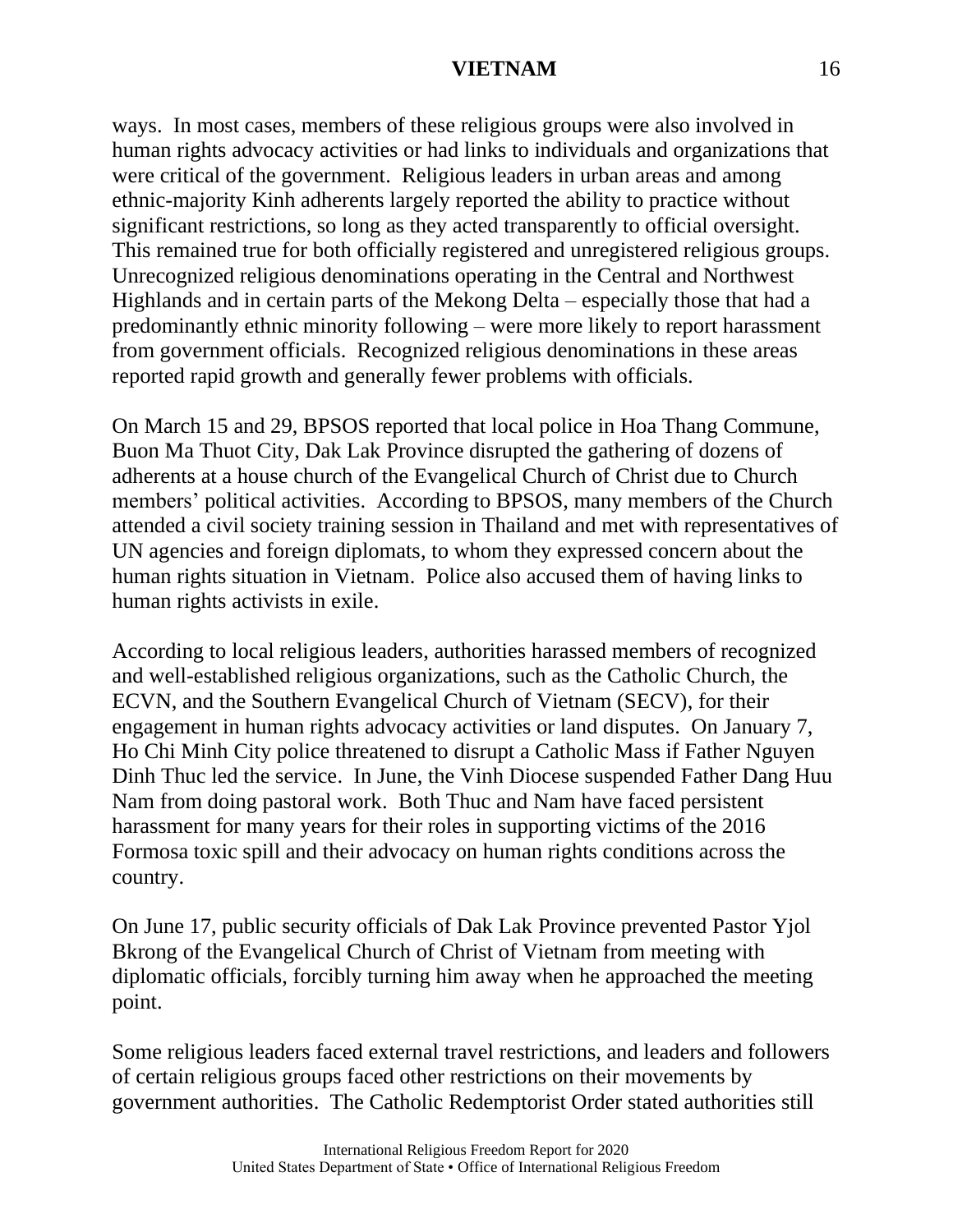held passports confiscated in 2018 of at least two priests of the order. Some pastors who were outspoken and critical of authorities expressed concerns about traveling abroad for fear of being stopped at the border or being detained upon return to the country. In May, authorities denied the passport renewal request of Redemptorist Father Nguyen Van Toan, citing his conduct of "activities against the state."

According to various reports, the government allowed Buddhist monk Thich Nhat Hanh's potential successors from Thailand and some European countries to enter the country and gather with the Zen master on his Continuation Day at Tu Hieu pagoda in Thua Thien in Hue Province.

Multiple civil society organizations expressed concern about possible government interference in the Catholic Church's decisions regarding the assignment or reassignment of priests who had been particularly outspoken on a variety of human rights issues. Among controversial cases during the year were the transfers of Father Nguyen Dinh Thuc and Father Dang Huu Nam, both from the Vinh Diocese, following a June announcement that Father Dang would be restricted from pastoral work in the diocese. Both priests were well known for their support of victims of the 2016 Formosa toxic waste spill as well as a variety of human rights advocacy activities. In October, the Xuan Loc Diocese in Dong Nai Province reassigned outspoken priest Nguyen Duy Tan, suspending him from pastoral work. Tan began criticizing human rights conditions in Vietnam following the 2016 Formosa toxic waste spill. According to the monks of Thien An Monastery in Thua Thien in Hue Province, authorities continue to prevent Father Nguyen Van Duc, the monastery's head abbot-elect, from returning to assume his role after seeking medical treatment abroad.

Many ordained pastors conducted pastoral work, despite not having completed the paperwork mandated by law to be recognized as clergy by the government. For example, the ECVN reported only approximately one-fifth of its pastors had applied to be officially recognized by the government.

Some pastors of unregistered groups stated that authorities did not interfere with their clerical training, despite their lack of legal authorization.

Leaders of some unregistered groups reported that government officials urged unregistered groups to affiliate with registered or recognized organizations. Some stated authorities did so, knowing that unregistered groups would never accept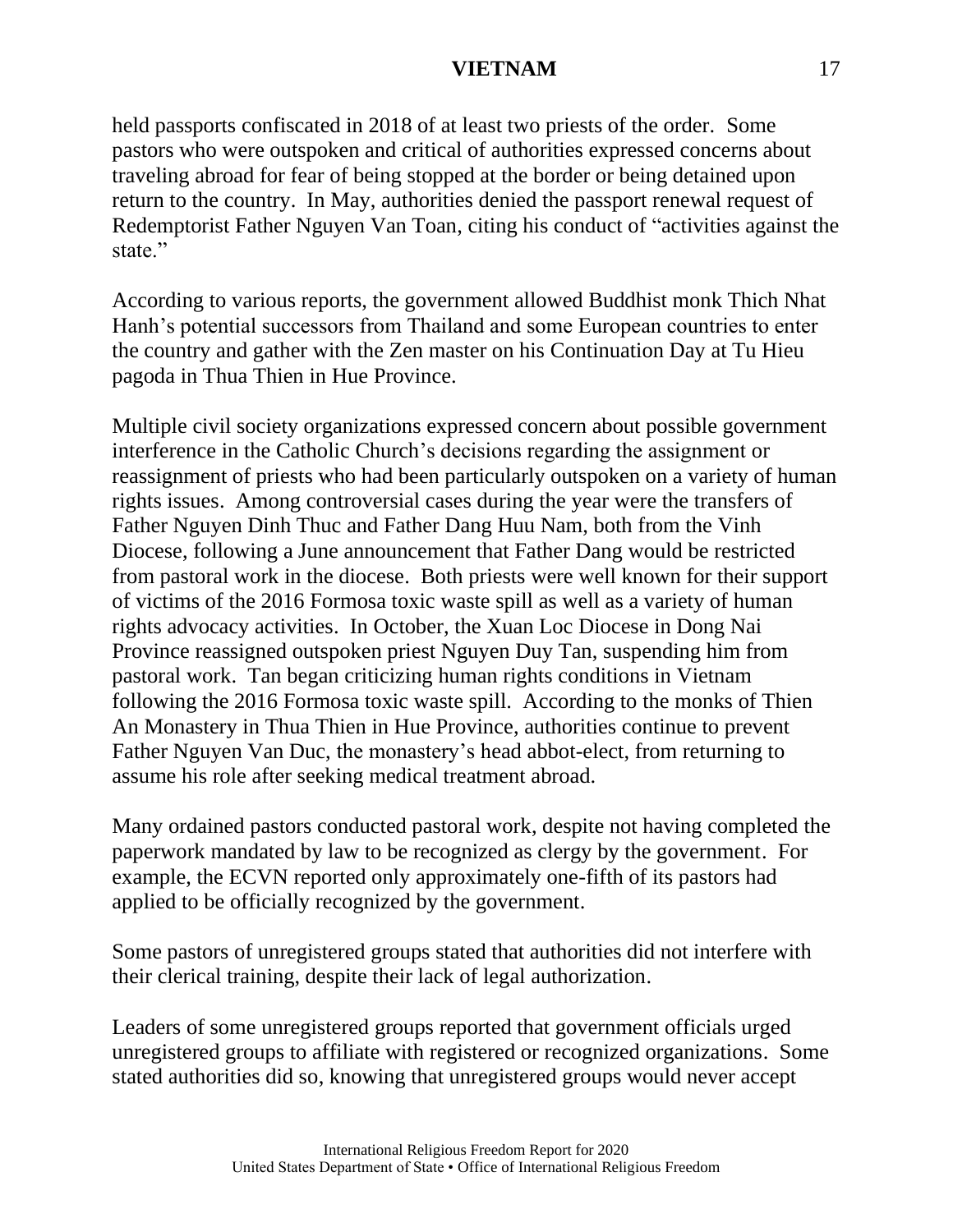affiliation, while others said authorities sought increased control over the groups through affiliation with other organizations.

Media sources continued to report tension and disputes between Catholics and authorities in the Vinh and Ha Tinh Dioceses in the central provinces of Nghe An and Ha Tinh, mostly over land disputes or relating to human and environmental rights advocacy activities. BPSOS reported that on March 22, local authorities of Binh Loc Commune, Loc Ha District, Ha Tinh Province prevented My Loc parishioners from building a fence separating a statue of Jesus from a communal compound and public space. According to nongovernmental sources, the construction was on parish-owned land. Understanding that local authorities were planning a "new rural area," the parishioners reportedly sought an explanation for the authorities' refusal to permit fence construction but failed to get a clear response in writing. Progovernment websites blamed parishioners for obstructing local authorities from building public works, including a community center and a sports field, and for occupying public land for use by the parish

According to a local NGO, Phu Yen authorities requested the executive board of the SECV reassign Pastor Luong Manh Ha from Phu Yen Province, given his outspokenness against the government during a land dispute between Tuy Hoa Evangelical Church and authorities. The GCRA reported that on September 10, the Tuy Hoa City People's Committee, Phu Yen Province and the SECV resolved the property dispute.

Leaders of the unregistered Protestant Duong Van Minh group reported local authorities allowed the construction of a small number of *Nha Don* structures for storing funeral-related items. Authorities had demolished 13 of the structures in 2019. The group, which the government considers an "evil-way" religion, reported local authorities monitored key members, stating that local police officials "visited" their residences from time to time or "invited" them to local authorities' headquarters. Those who refused such "invitations," however, said they were not subjected to reprisals. An NGO reported Tuyen Quang authorities destroyed as many as 30 Nha Don structures during the year, accounting for all but one example of structure destruction for the year.

Provincial and local authorities continued to exercise eminent domain over land belonging to individuals and religious organizations in the name of social and economic development projects. Authorities continued many such projects that required the revocation of land rights and demolition of properties of religious organizations or individuals across the country. Authorities also reportedly did not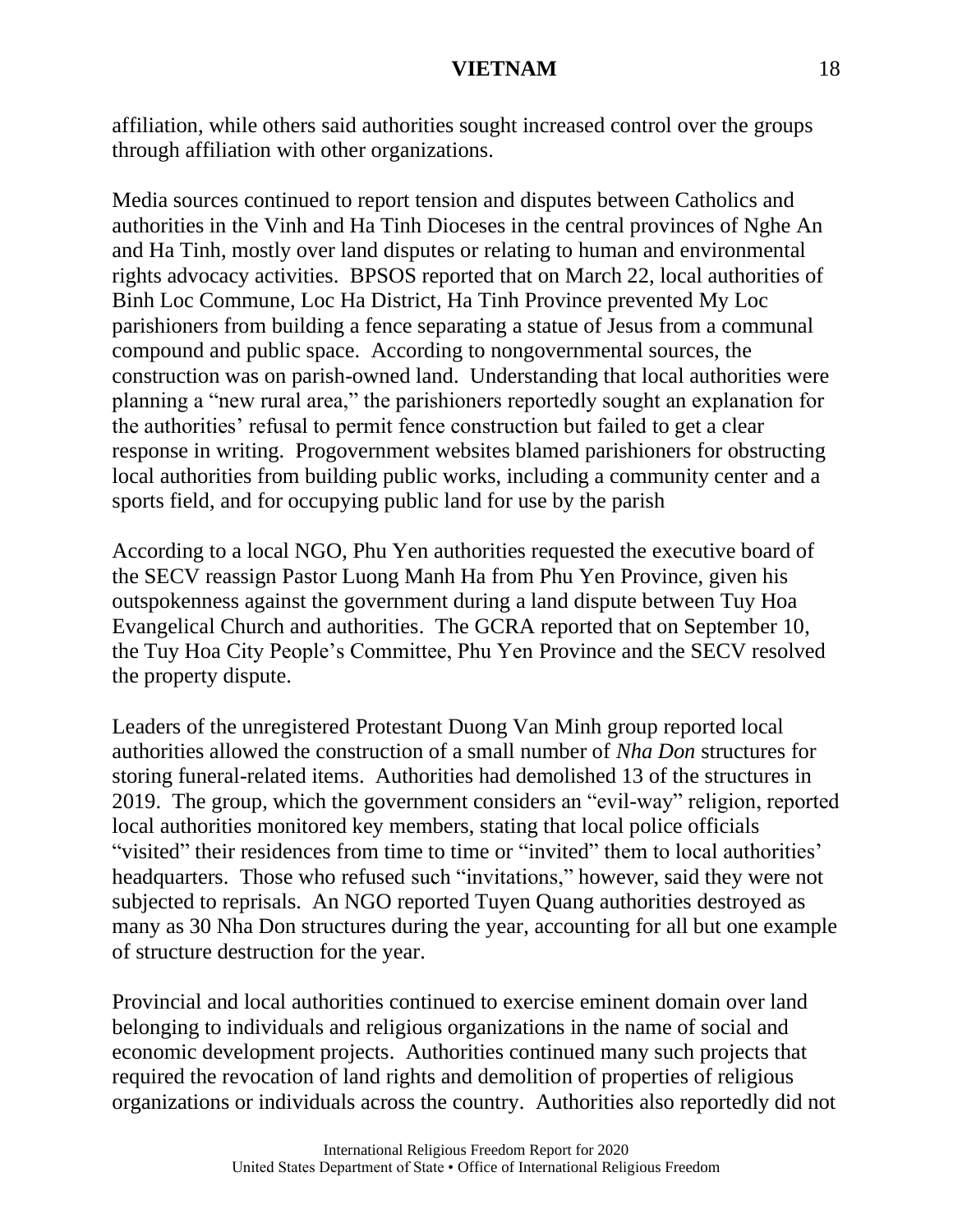intervene effectively in many land disputes that involved religious organizations or believers, and in most of these cases, the religious organizations or believers were unsuccessful in retaining land use rights. Such actions resulted in land disputes involving both recognized, registered, and unregistered religious organizations.

State media and progovernment websites alleged that Catholic priests in many parishes occupied – or urged their parishioners to use or illegally occupy – land legally used by nonbelievers or authorities. There were also cases in which Catholics were alleged to have "misused" their land, for example, by turning an agricultural plot into a soccer field without the approval of the proper authorities. In June, local authorities of Son Tien Commune, Huong District, Ha Tinh Province, accused Ke Dong parishioners of the Ha Tinh Diocese of illegal construction on agricultural land. Catholic priests in turn pointed to examples of land confiscated from the Catholic Church by the government in 1954 or 1975 being subdivided and sold for commercial purposes.

From June to October, independent Hoa Hao followers in An Giang reported that local authorities and state-recognized Hoa Hao Buddhist groups in Phu Tan District, An Giang Province advocated tearing down the 100-year-old An Hoa Tu Pagoda, one of the first independent Hoa Hao pagodas built by Prophet Huynh Phu So, founder of the Hoa Hao religious tradition, citing a need to build a new pagoda. Independent Hoa Hao followers opposed the pagoda's demolition due to its religious importance and proposed it be renovated instead. Plainclothes police reportedly assaulted independent Hoa Hao Buddhists who tried to prevent the pagoda's demolition. The government temporarily halted demolition of the pagoda, and it remained intact at year's end.

State-run media and progovernment blogs continued to accuse religious leaders and members who were vocal in their opposition to the government of exploiting religion for personal gain or "colluding with hostile forces with the purpose of inciting public disorder and acting against the Communist Party and State." Progovernment blogs and at times state-run media continued publishing stories stating that some in the ranks of the Catholic clergy led a depraved life and misappropriated donations for personal use. On April 6, the *People's Police Newspaper*, a publication of the Ministry of Public Security, published an article criticizing members of the Vietnam Interfaith Council, whose members included leaders of five unregistered religious denominations, specifically unregistered Protestant and Catholic churches, the UBCV, Cao Dai 1926, and independent Hoa Hao Buddhists. In June, the progovernment website Dau Truong Dan Chu (Democracy Battlefield) accused outspoken priest Father Dang Huu Nam of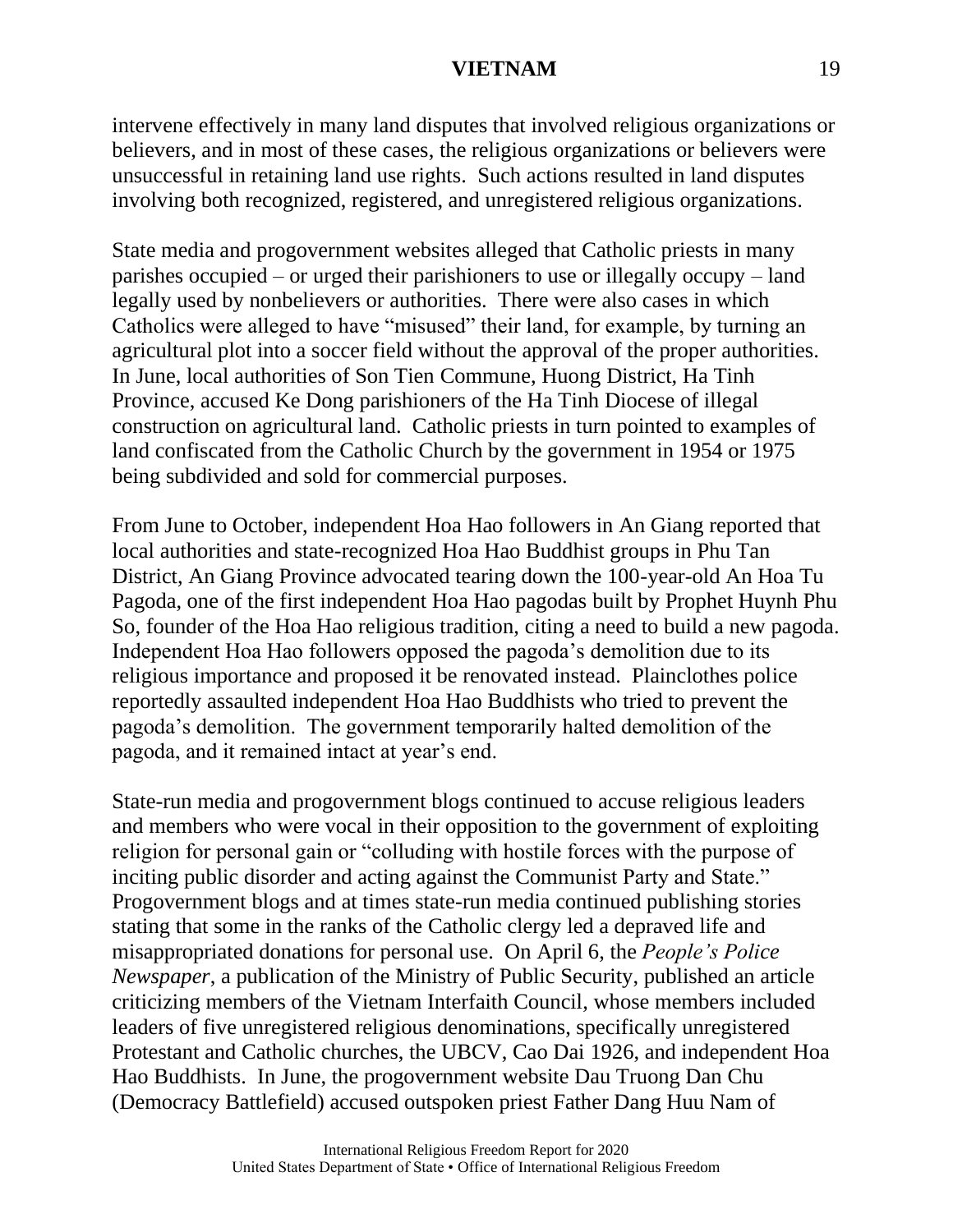having a child and accused Fathers Nguyen Dinh Thuc and Nguyen Duy Tan of "living a luxurious life" with "fancy" villas, vehicles, and parties.

State-run media and progovernment websites sometimes equated particular Christian denominations and other religious groups, often ones associated with ethnic groups such as the Vang Chu H'Mong in the Northwest Highlands, Ha Mon Catholics and Degar Montagnard Protestants in the Central Highlands, and Khmers Krom in the southwestern region, with separatist movements, blaming them for political, economic, and social problems.

State media reported local and provincial authorities in the northern mountainous provinces, including Cao Bang, Tuyen Quang, Bac Can, and Thai Nguyen, continued to call the Duong Van Minh religious group a threat to national security, political stability, and social order. State media and progovernment websites continued referring to the group as "an evil-way religion" or "an illegal religious group."

The GCRA website and several provincial government websites, including those of Hung Yen, Dak Lak, and Binh Thuan Provinces, referred to Falun Gong as an "evil-way religion" or an "extremist religious group." Many progovernment websites associated Falun Gong with acts against the Communist Party and the state and other hostile political agendas. Some accused Falun Gong of doing harm to traditional culture and disrupting the social order and public safety. According to state-run media, in July, a court in Binh Duong stated there were links to Falun Gong when it sentenced Pham Thi Thien Ha to death and sentenced three others to prison sentences of between 13 and 22 years for murder. State-run media and progovernment websites portrayed the defendants as fanatic Falun Gong practitioners who killed other practitioners over disputes relating to practicing their beliefs.

In April, Ha Tinh authorities imposed a fine of 42 million dong (\$1,880) on Pham Hung Cuong for possessing approximately 600 Falun Gong-related masks and nearly 600 publications. He was charged with "storing publications without evidence for their legal origin." In a number of cases, state officials received punishment for practicing or supporting Falun Gong. In June, the People's Committee of Vinh Linh District, Quang Tri Province, dismissed Tran Huu Duc, rector of Cua Tung High School, from all his Communist Party of Vietnam (CPV) positions for distributing Falun Gong texts and hosting Falun Gong gatherings at his residence.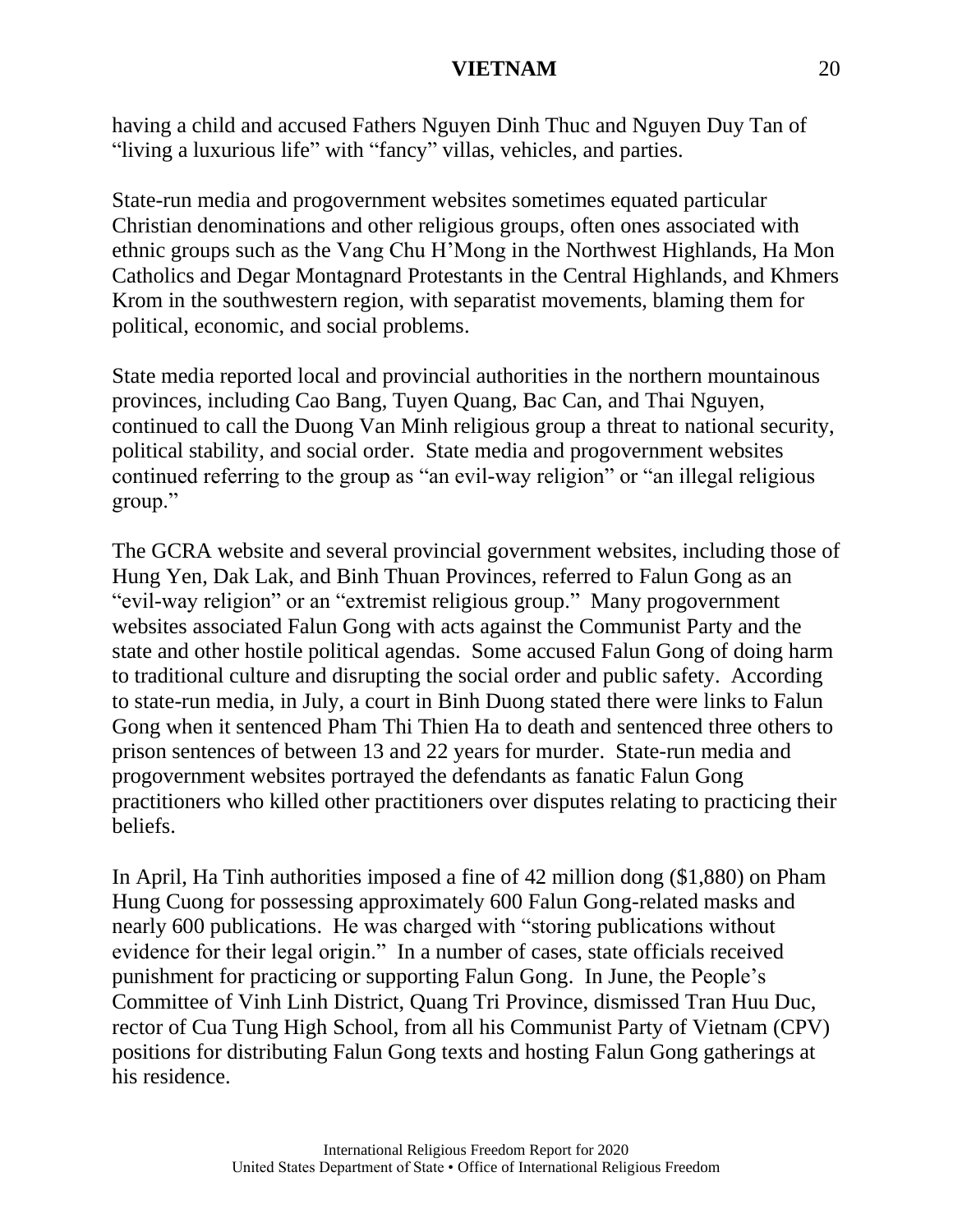From August 10 to August 12, approximately 40 protesters demonstrated at the Catholic Thien An Monastery in Thua Thien in Hue Province, requesting the monastery to "give back their land," according to various sources and social media. The dispute over Thien An's land extended back more than 20 years. The group, described in Catholic media as "land grabbers" sponsored by the provincial government, reportedly fenced the claimed area with wire on August 13. Some of the online videos showed the protesters wearing masks and shouting at the Benedictine monks, who were praying in front of the remains of a cross they said was torn down by individuals affiliated with the local government. The monastery had set up a stone slab that depicted the history of the cross, including when it was removed by the government in 2017.

On August 17, a Thua Thien television station in Hue reportedly broadcast a video in which it accused priests from the Thien An Monastery of illegally occupying 265 acres of land and reporting "distorted truths" on social media regarding the land dispute. The Thien An Monastery protested the video, stating the television station had defamed and insulted priests of the monastery.

The government continued efforts to deepen knowledge about the 2018 LBR among government officials and religious adherents. Some religious groups also reported that they could engage in charitable activities, particularly in response to severe flooding during the year in Central Vietnam. According to the UBCV and some Catholic and VBS groups, however, authorities prevented religious organizations from distributing humanitarian aid to those affected by flooding in Central Vietnam in October and November.

According to the UBCV, authorities in Thua Thien in Hue Province reportedly confiscated relief vouchers and prevented flood victims from coming to UBCV temples to receive aid. According to other UBCV temples, humanitarian missions to deliver flood relief were conducted successfully with minimal interference from authorities.

In several other cases in a growing trend, local authorities permitted religious organizations to operate social services and to gather for training. For example, in Hanoi and surrounding areas, city officials continued to allow Protestant house churches to operate drug rehabilitation centers.

Most representatives of religious groups continued to report anecdotally that adherence to a registered religious group generally did not seriously disadvantage individuals in nongovernmental, civil, economic, and secular life, but that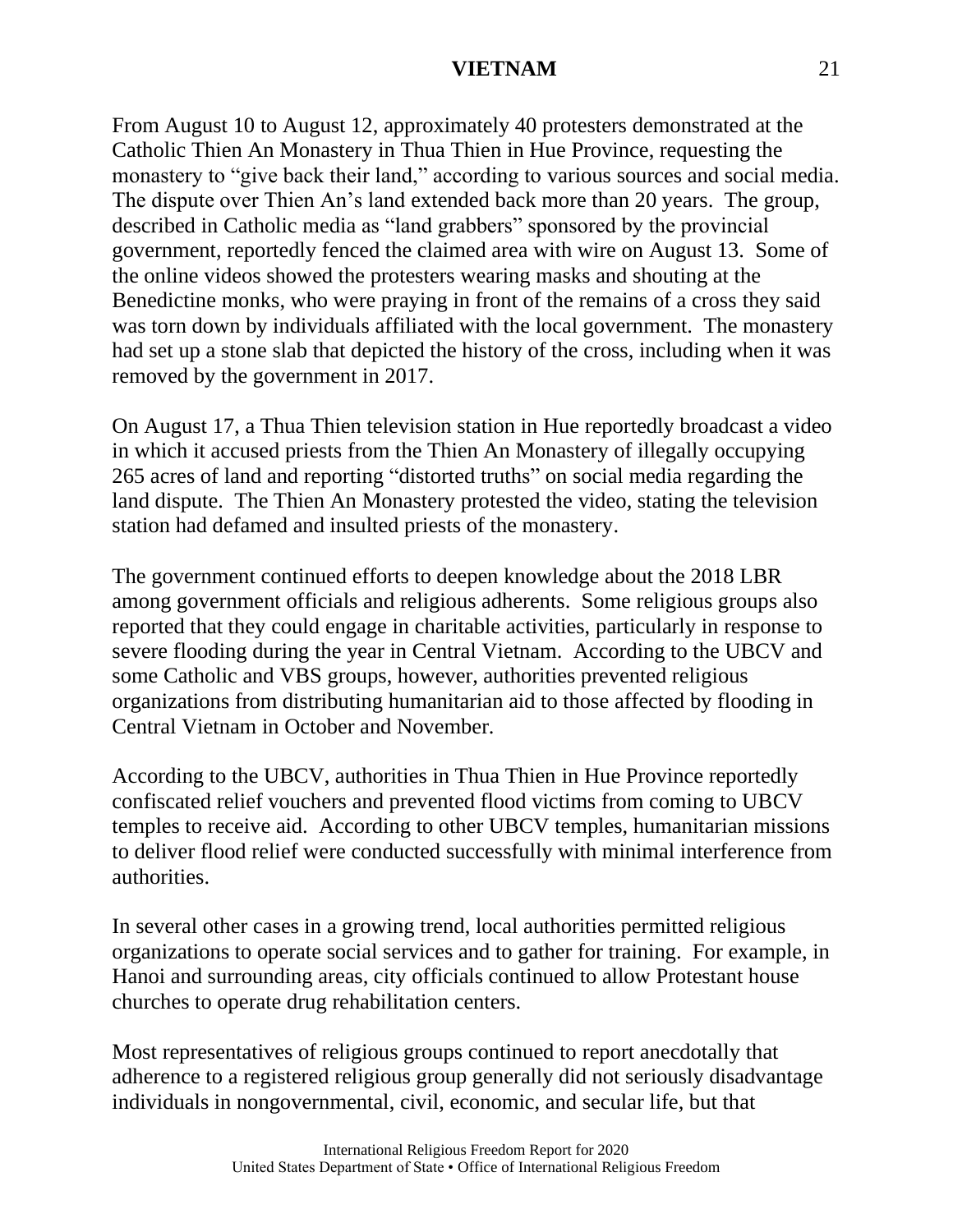adherence to an unregistered group was more disadvantageous. Religious leaders said that actual religious belief was not a cause of official discrimination, but rather it was the implication of being affiliated with any type of extralegal group that could attract additional scrutiny from authorities. Practitioners of various registered religious groups served in local and provincial government positions and were represented in the National Assembly. Many nationally recognized religious organizations, such as the Vietnam Buddhist Sangha as well as other clergy and religious followers, were members of the Vietnam Fatherland Front, an umbrella group for government-affiliated organizations under the guidance of the CPV. High-ranking government officials sent greetings and visited churches during Christmas and Easter and attended Vesak activities commemorating the birth of the Buddha. The official resumes of the top three CPV leaders stated they followed no religion; however, while many senior CPV leaders were reported to hold strong religious beliefs, particularly Buddhist, they generally did not publicly discuss their religious affiliation.

During calendar year 2019 and the first nine months of 2020, the GCRA conducted 46 training sessions nationwide, in which more than 8,800 state officials and religious leaders participated, to assist with the continued implementation of the LBR. Local GCRAs, in association with local authorities, also conducted hundreds of similar training sessions for local officials, religious leaders, and believers. During the year, the GCRA conducted inspections in Ho Chi Minh City, Nghe An, Quang Ninh, and Thanh Hoa Provinces to monitor implementation of the law and trained provincial government officials to conduct their own local inspections. The National Assembly Committee for Culture, Education, Youth, Adolescence and Children and the Vietnam Fatherland Front also met with local authorities and leaders of religious organizations to oversee implementation of the law.

Although the law prohibits publishing all materials, including religious materials, without government approval, some private, unlicensed publishing houses continued to unofficially print and distribute religious texts without active government interference. Other licensed publishers printed books on religion. Publishers had permission to print the Bible in Vietnamese and other languages, including Chinese, Ede, Jarai, Banar, M'nong, H'mong, C'ho, and English. Other published texts included works pertaining to ancestor worship, Buddhism, Christianity, Islam, and Cao Dai.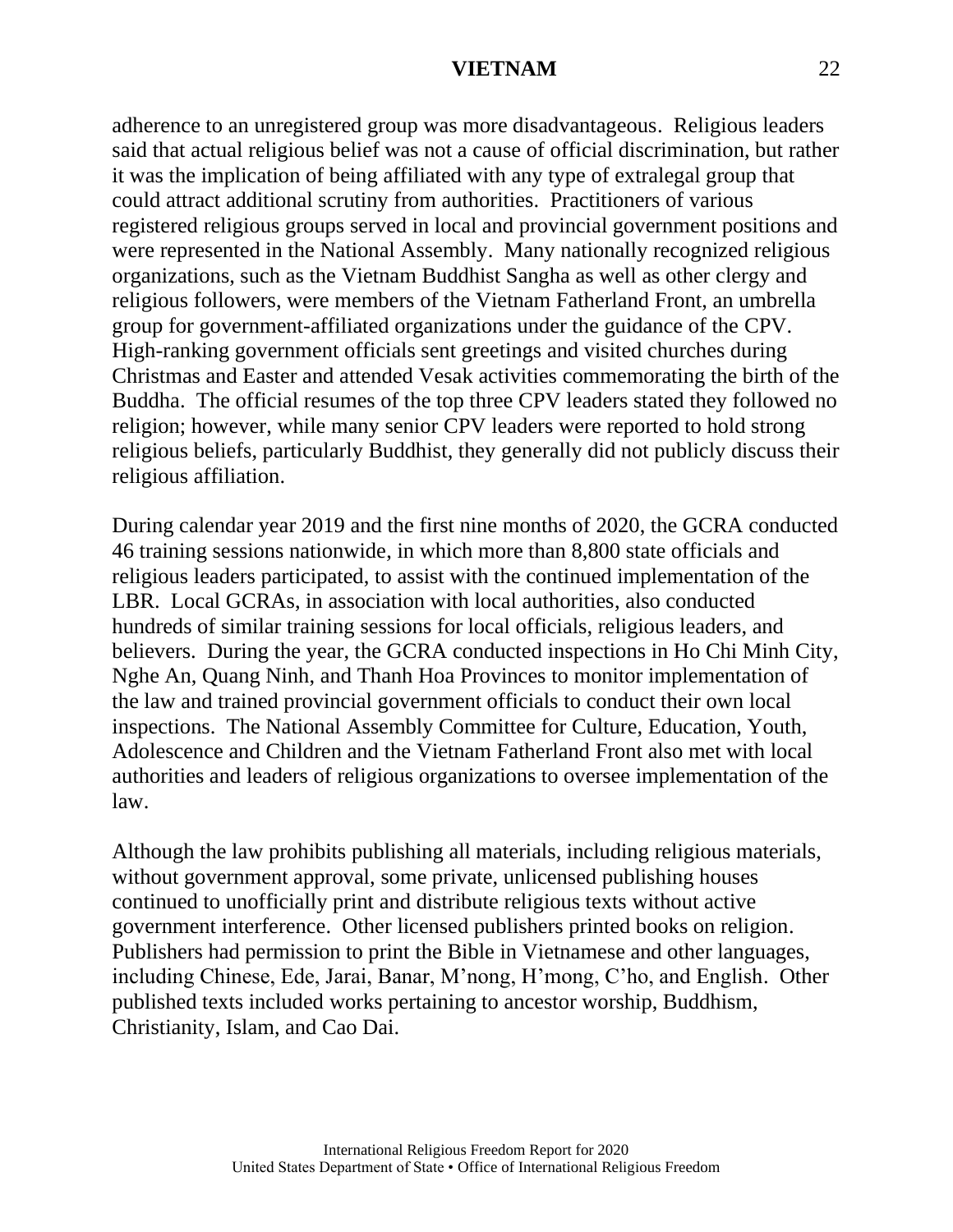The Church of Jesus Christ continued to report authorities permitted it to import sufficient copies of the Book of Mormon, although the church was still working with the GCRA to import additional faith-based periodicals.

Authorities permitted Catholic, Protestant, Muslim, Baha'i, and Buddhist groups to provide religious education to adherents in their own facilities, and religious leaders noted increased enrollment in these education programs in recent years. Students continued to participate in training sessions on fundamental Buddhist philosophy organized at pagodas nationwide during summer holidays.

# **Section III. Status of Societal Respect for Religious Freedom**

There were reports of conflicts, at times violent, between members of unregistered and registered or recognized religious groups or between religious adherents and nonbelievers. Religious activists blamed the authorities for manipulating members of recognized religious groups and accused their agents in disguise and proxies of causing these conflicts to intimidate or suppress the activities of unregistered groups. On September 11 and 13, for example, members of the recognized Cao Dai Sect (Cao Dai 1997) disrupted a gathering of unregistered Cao Dai members (Cao Dai 1926) at a private residence in Ben Cau District, Tay Ninh Province.

Individuals who converted to another faith outside of their family faced ostracism and societal stigma for their conversions.

# **Section IV. U.S. Government Policy and Engagement**

Representatives of the embassy and the consulate general in Ho Chi Minh City regularly raised concerns about religious freedom with a wide range of government officials and CPV leaders, including the President, Prime Minister, and senior officials in the Ministry of Foreign Affairs, the Ministry of Public Security, the GCRA, and other offices in Hanoi, Ho Chi Minh City, and various provinces and cities. They stressed to government officials that progress on religious freedom and human rights was critical to an improved bilateral relationship.

The Ambassador and other embassy and consulate general officials urged authorities to allow all religious groups to operate freely, including the UBCV, Protestant and Catholic house churches, and independent Cao Dai and Hoa Hao groups; sought greater freedom for recognized and registered religious groups; advocated for access to religious materials and clergy for persons who were incarcerated; and urged an end to restrictions on unregistered groups. Embassy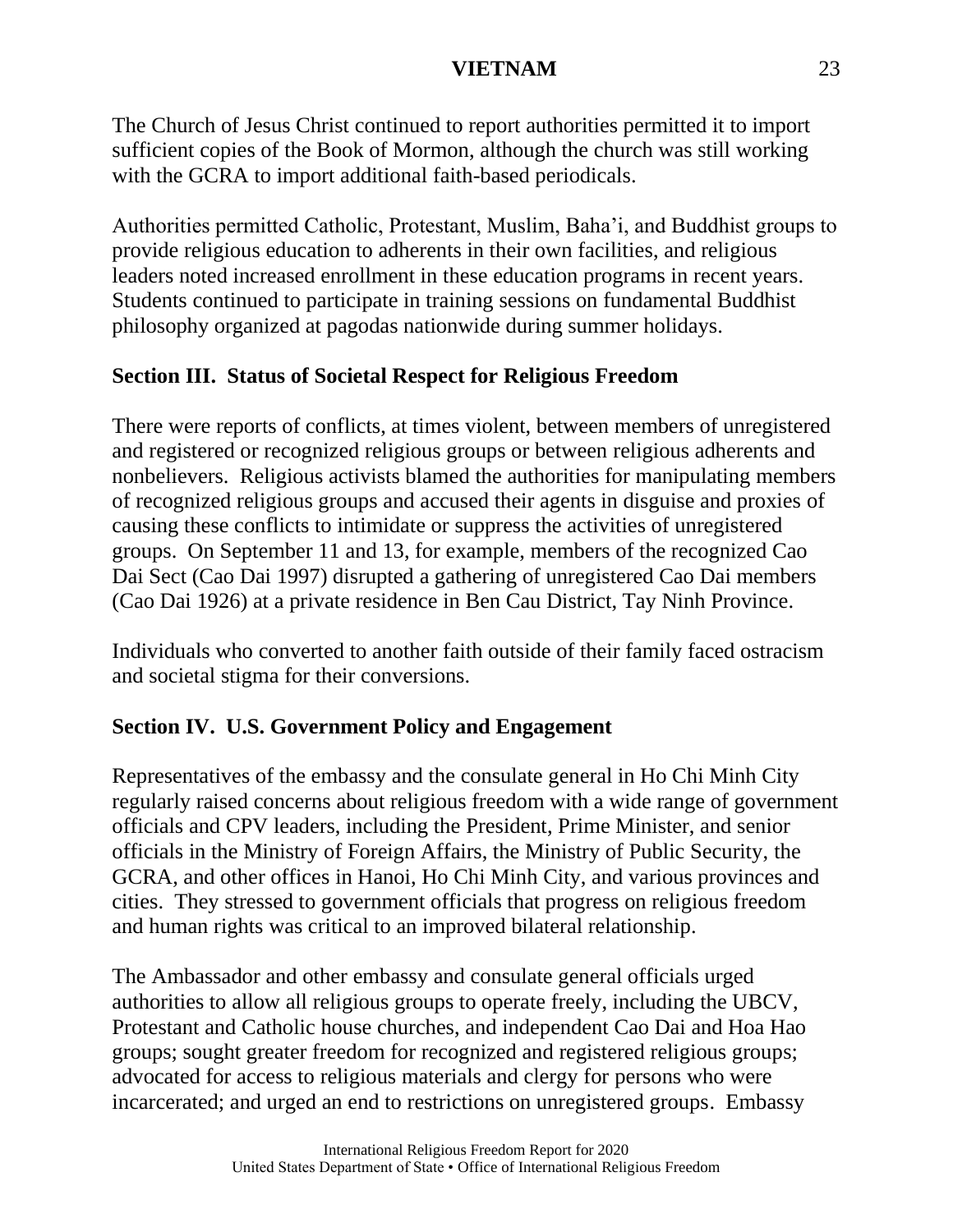and consulate general officials raised specific cases of abuses as well as government harassment against Catholics, Protestant groups, the UBCV, independent Hoa Hao groups, independent Cao Dai, and ethnic minority house churches with the GCRA, the Ministry of Foreign Affairs, and provincial and local authorities. U.S. government officials called for increased registration of church congregations around the country and for improvement in registration policies to make them more uniform and transparent. In addition, U.S. officials urged the government to peacefully resolve outstanding land rights disputes with religious groups.

The Ambassador at Large for International Religious Freedom raised these issues during the annual U.S.-Vietnam Human Rights Dialogue in October, held virtually due to COVID-19 restrictions, and raised specific concerns about implementation of the LBR, the status of religious believers detained or imprisoned, property issues involving religious groups, and the situation of ethnic religious minority groups.

In September, embassy officials met with government officials of the Ministry of Public Security, the Ministry of Foreign Affairs, and the GCRA as well as with registered and unregistered religious groups to discuss implementation of the LBR and advocate for increased religious freedom, including allowing both registered and unregistered groups to exercise their rights freely, seeking accountability for reports of government harassment, and resolving lands rights issues.

The Ambassador and other embassy and consulate general officials met with religious leaders of both registered and unregistered religious groups and attended religious ceremonies to demonstrate support for religious freedom. On February 24, the Consul General in Ho Chi Minh City paid respects at the funeral of the late Patriarch of UBCV Thich Quang Do and on June 1, offered incense on the 100th day of the Passing of the Patriarch at Tu Hieu UBCV Pagoda in Ho Chi Minh City. On June 11, the Consul General hosted an event with leaders of registered and unregistered Protestant and Baptist groups to learn about the impact of COVID-19 on these religious groups and how they responded to the government's policies combating theCOVID-19 pandemic. On October 27, the Consul General hosted an event with Muslim leaders from southern Vietnam that aimed to advance religious freedom goals among this important minority religious group. In September, the Ambassador at Large for International Religious Freedom had telephone discussions with registered and unregistered religious organizations about religious freedom in the country.